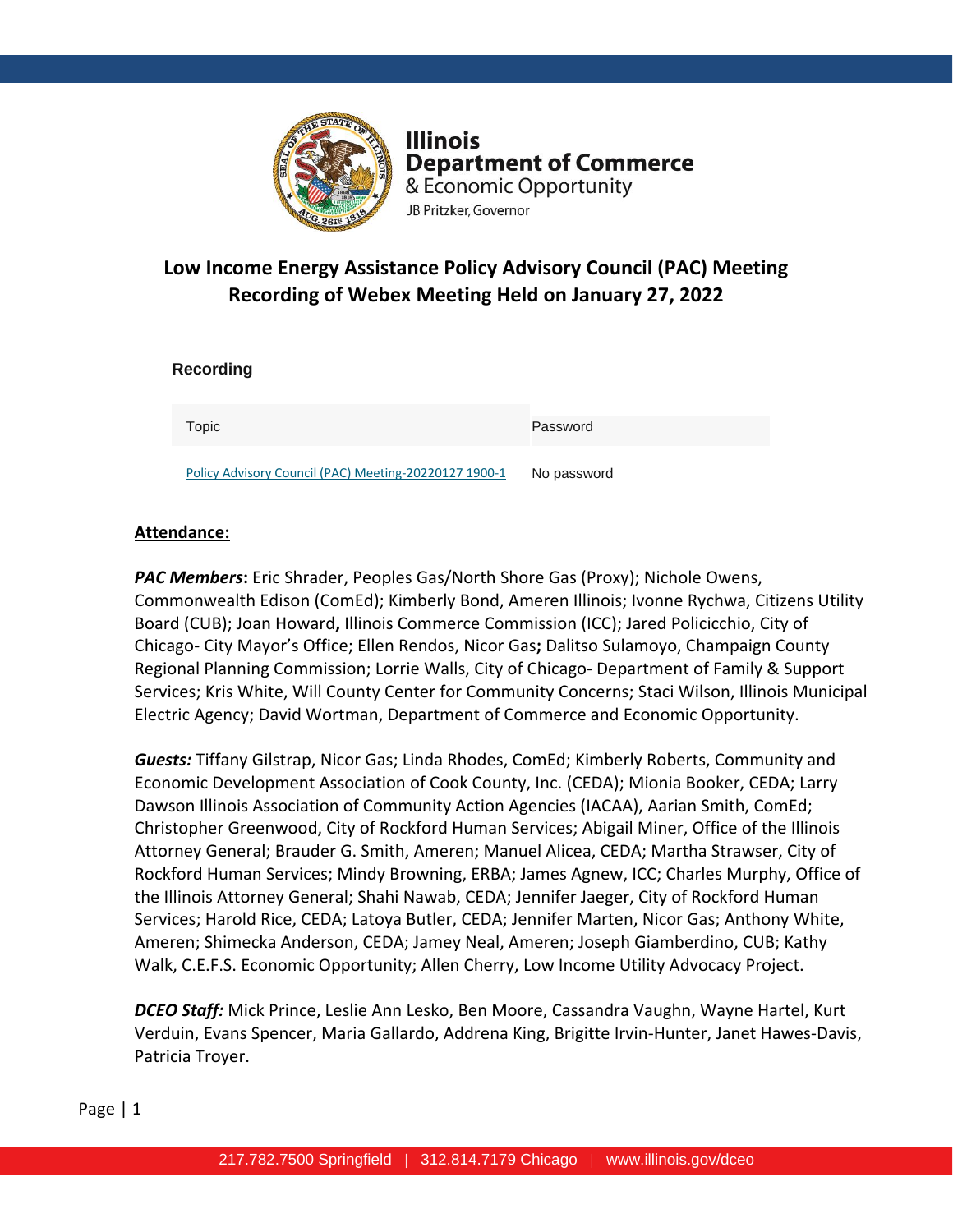# **Policy Advisory Council (PAC) Webex Meeting Transcript January 27, 2022**

#### WEBVTT

## 1

david wortman 00:00:10.120 --> 00:00:31.265

So, I'm watching the participant total. We've got 27 on the call, which is kind of low, but we will get started. Um, I call this meeting to order. This is the low income energy assistance, policy advisory council meeting, uh, the 1st, quarter of 2022. I want to remind everyone that this.

## 2

david wortman 00:01:08.500 --> 00:01:09.995 On or how, how do you want to do that?

# 3

Maria Gallardo 00:01:10.835 --> 00:01:29.495

Sure, I can I can do that. So, uh, good afternoon, everyone happy New year I will call the name of the member, uh, with the organization. So, please, let us know if you're present present by your muting yourself or you can type it in the chat. And we can take the wrong call.

### 4

Maria Gallardo 00:01:51.145 --> 00:01:53.305 And Nicole always from comment.

5

Nichole Owens 00:01:54.745 --> 00:01:56.215 Maria, I'm on.

### 6

Maria Gallardo 00:01:56.215 --> 00:02:02.005 Thank you, um, bonds from.

# 7

Maria Gallardo 00:02:06.715 --> 00:02:07.855 All right Thank you.

### 8

Maria Gallardo 00:02:10.679 --> 00:02:14.214 Required from city sense utility board.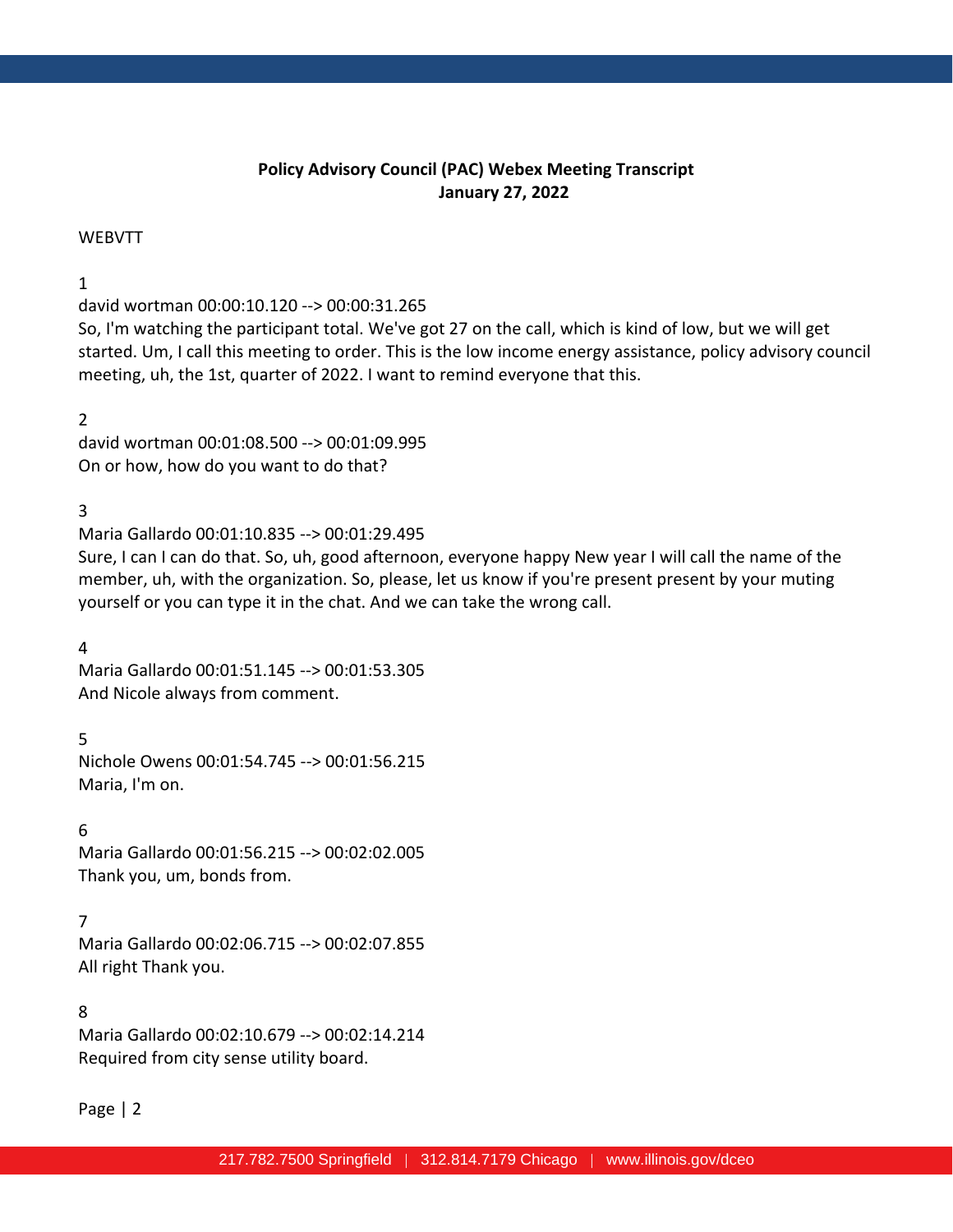Maria Gallardo 00:02:25.085 --> 00:02:26.225 Agency on aging.

# 10

Maria Gallardo 00:02:29.375 --> 00:02:32.465 Uh, 1, the Hopkins from South asking coalition.

#### 11

Maria Gallardo 00:02:35.824 --> 00:02:38.554 Joan, how're from the Illinois Commerce Commission.

#### 12

Maria Gallardo 00:02:52.245 --> 00:02:55.455 Jared policy issue from the city of Chicago.

### 13

Maria Gallardo 00:02:59.385 --> 00:03:01.725 And ran those NYC or guests.

### 14

Maria Gallardo 00:03:06.704 --> 00:03:10.034 Ryan Robertson from looters, Robertson and conson.

### 15

Maria Gallardo 00:03:14.984 --> 00:03:18.134 Lawyer from champagne County, original planning commission.

### 16

Dalitso Sulamoyo 00:03:18.764 --> 00:03:20.084 Come on.

### 17

Maria Gallardo 00:03:20.084 --> 00:03:25.544 Thank you thank you Lisa. Terry from department of human services.

### 18

Maria Gallardo 00:03:29.384 --> 00:03:30.434 City of Chicago.

### 19

Page | 3 Maria Gallardo 00:03:34.394 --> 00:03:45.014 Chris white from will county center for community concerns present Stacy Wilson from electric agency.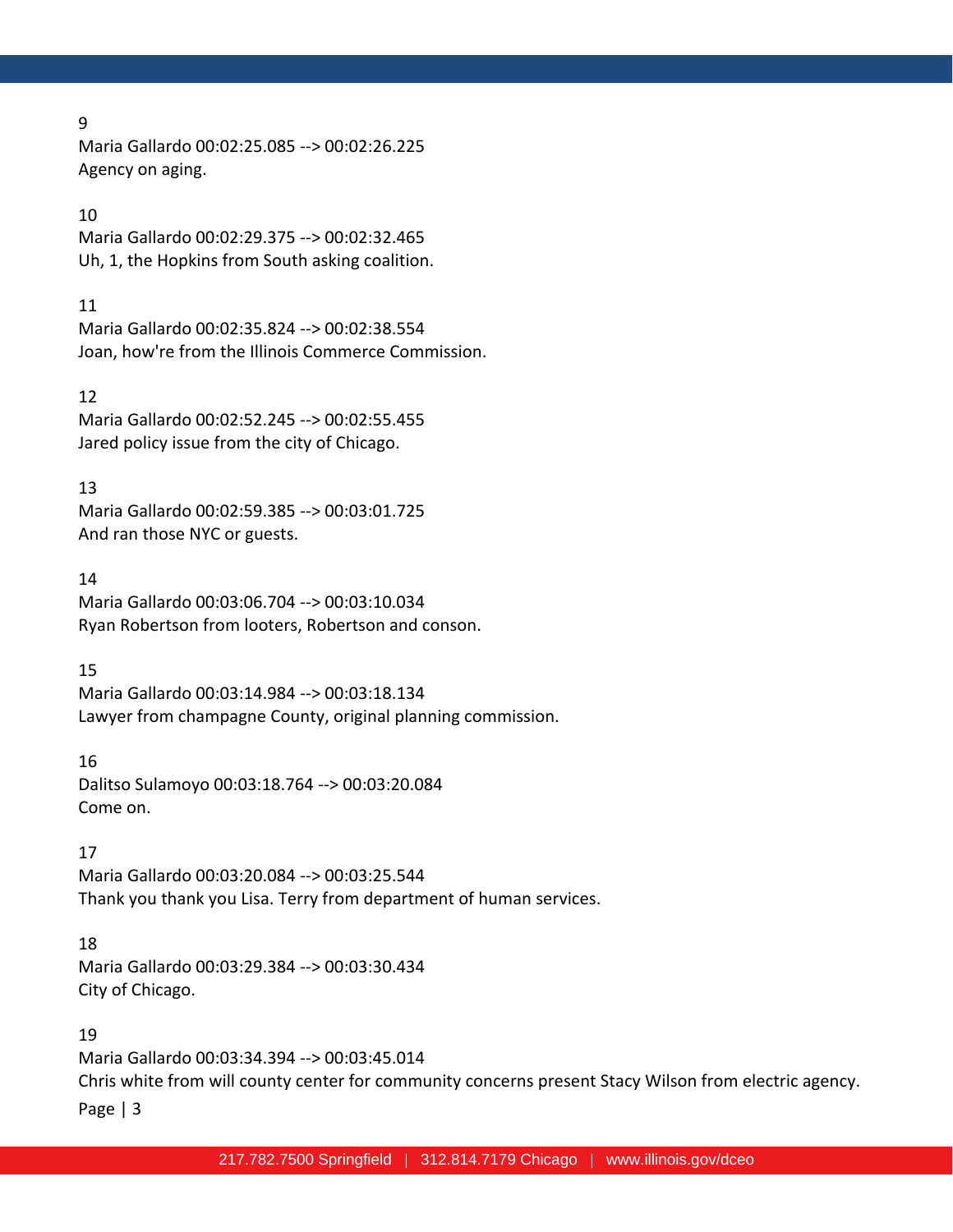Maria Gallardo 00:03:48.435 --> 00:03:53.715 Kevin right uh, the assignee representing independent energy providers.

### 21

Maria Gallardo 00:04:16.859 --> 00:04:17.850 Yes.

# 22

david wortman 00:04:17.995 --> 00:04:21.114 So, they and that, so let's count 1, 2 3.

# 23

James Agnew 00:04:21.114 --> 00:04:29.245 For I am here, David. Hi, I couldn't. Unmute fast enough. All right, John should be dialing in or she's having computer issues today.

## 24

david wortman 00:04:29.665 --> 00:04:30.235 Okay.

# 25

Maria Gallardo 00:04:30.955 --> 00:04:37.525 And and I see, um, David also that we are having Jared policy shift from the city of Chicago. So, Jared, I.

# 26

Maria Gallardo 00:04:38.274 --> 00:04:43.554 Mark you as present, did we miss anyone else from the back members?

# 27

Maria Gallardo 00:04:55.620 --> 00:05:16.015 I'll keep, uh, watching the, the chat and monitor that but, um, since this is our new pack meeting, you know, in January, and we have, uh, ask members to please confirm your designation in the policy advisory council.

# 28

Maria Gallardo 00:05:17.154 --> 00:05:37.614

Uh, 1st of all for returning the letters to us, and we like to announce that we have, uh, now, 3, new members on the pack. Those are Nicole always from comment Kimberly bond from emery, Illinois, and then Yvonne require from utility board. So.

# 29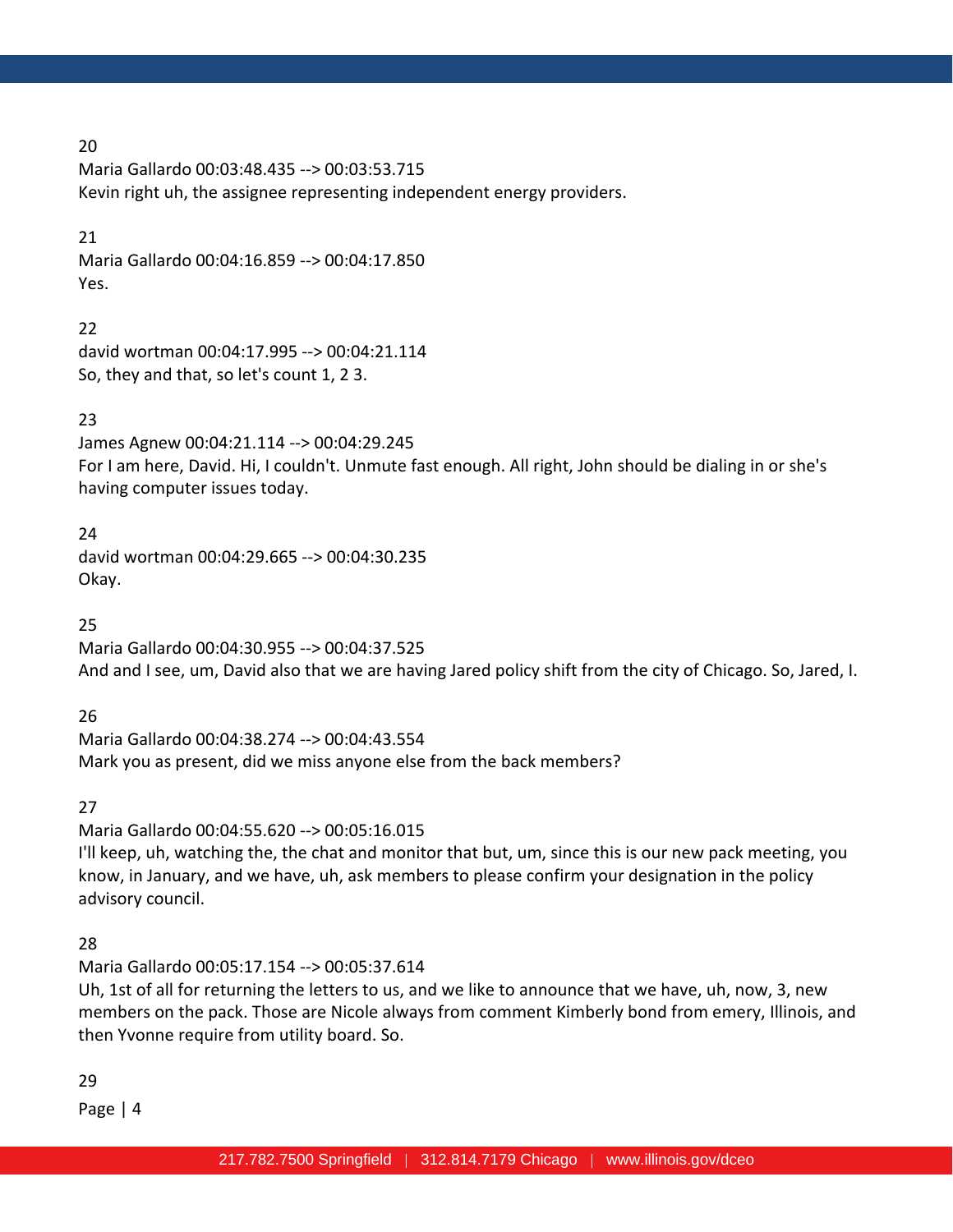Maria Gallardo 00:05:38.154 --> 00:05:44.934

Welcome everyone, we just want to point out. So, at this time, uh, David, I'll turn it back to you.

#### 30

### david wortman 00:05:45.624 --> 00:05:59.064

Okay, thank you. Um, Maria, this is always, um, so for folks who are new to this, the, um, the way we've been doing minutes, um, uh, about the last year is, uh, we have we record the.

# 31

## david wortman 00:05:59.069 --> 00:06:20.214

These meetings and we do a transcript from the Webex transcript, and we put those out as starting this meeting or starting with the last meeting. We put the link to the, to the recording and the transcript in 1 document. So, if someone.

## 32

# david wortman 00:06:31.445 --> 00:06:52.145

That's the way we've been handling minutes. Um, so we need to approve the minutes from the last 2 meetings we do have a quorum today. I'm trying to see, I don't know, we have a lot of new members. I hope we have people who were at the meetings of those last 2 meetings. So, um, I would entertain a motion to accept the.

33 Eric Schrader 00:07:13.260 --> 00:07:14.545 Yes, I'll make that motion.

# 34

david wortman 00:07:14.905 --> 00:07:20.335 Thank you and Stacey you've been around awhile. Could you 2nd, if you were at those meetings.

35 Staci Wilson 00:07:20.815 --> 00:07:21.865 I was thinking that.

# 36

david wortman 00:07:22.195 --> 00:07:34.405 All right, thank you. Uh, all in favor, say, aye, uh, anyone oppose, uh, same sign hearing none meetings are no meeting minutes are accepted moving on to.

37 david wortman 00:07:41.060 --> 00:07:42.975 So, take it away.

# 38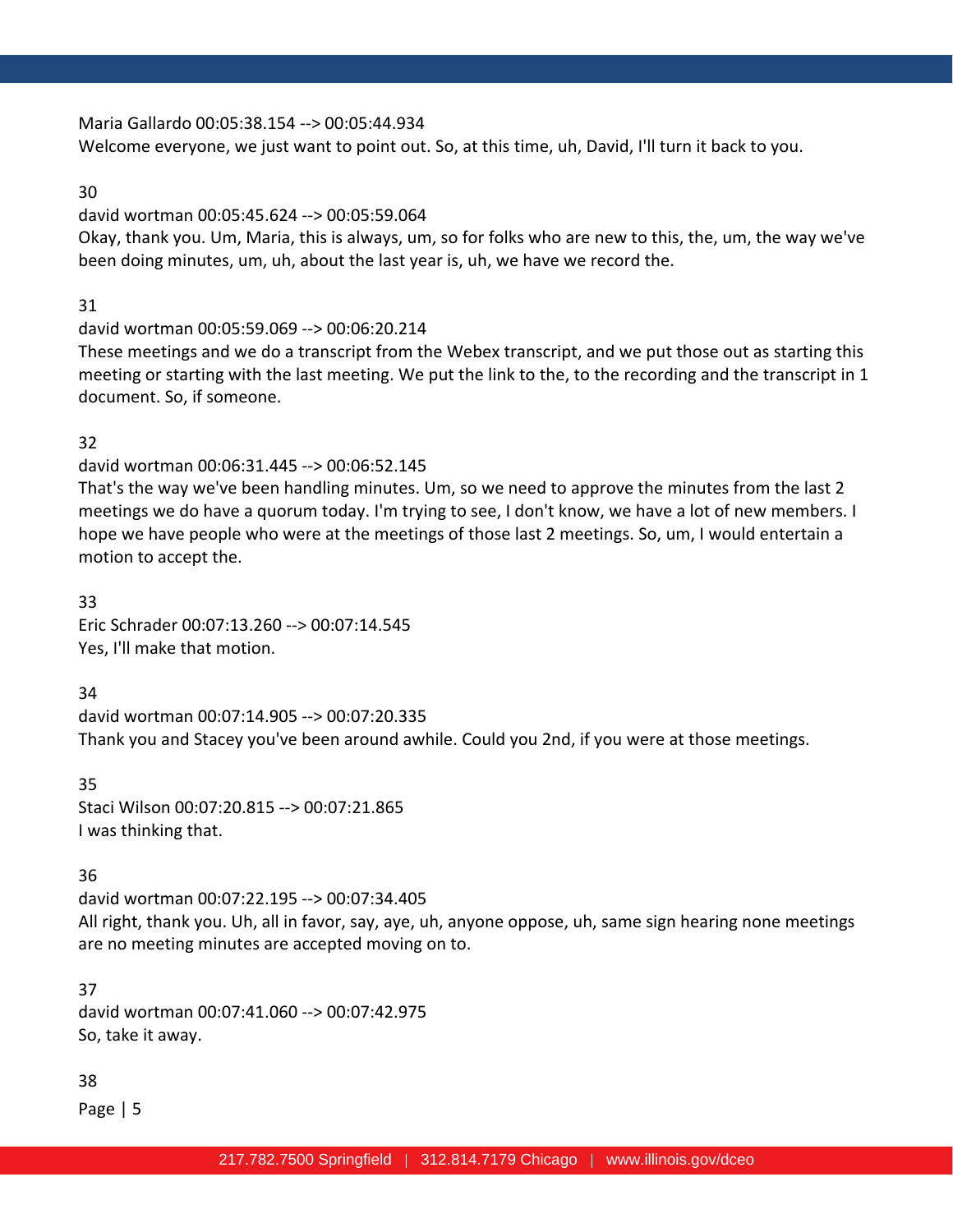## Ben Moore 00:07:43.755 --> 00:08:02.115

Thanks, David. So if in the handouts there was the, the 2nd page, I believe had the Cisco overview report. I'll be looking at that. Thank you Maria. So, in the, the authorization grants for.

### 39

## Ben Moore 00:08:02.209 --> 00:08:23.174

22, we've got approximately 49Million available out in the network authorization grant activities for this program year of that. So far we've extended about 10.6Million. So there's about 38.6Million left for the rest of the program here, which runs through June.

## 40

## Ben Moore 00:08:24.104 --> 00:08:43.964

Um, in weather ization, there, we are aware that there will be some additional funding that we'll receive from the passage of the infrastructure bill. It the estimate is, our Illinois allocation will be around 200Million dollars. We have not received.

## 41

# Ben Moore 00:08:44.509 --> 00:09:05.654

any more details from the department of energy about how that will be dispersed it likely will be over multiple years rather than receiving it in one lump fund one lump sum but that's something that we're looking at how to ramp up for those activities and make prints may speak a little bit more about that in the authorization report but i just wanted to make everyone aware

### 42

# Ben Moore 00:09:20.260 --> 00:09:31.565

1Million out in the network for this program year about 170Million of that had been expended. So we have about 33. I'm sorry.

### 43

# Ben Moore 00:09:34.774 --> 00:09:55.204

yeah about thirty three million unspent i'm sorry for this year um one thing i wanted to point out is that you'll notice the well first of all the twenty one two two four which is the fiscal year twenty one grant we have essentially fully expended that grant we utilize

### 44

# Ben Moore 00:09:55.654 --> 00:10:16.654

Uh, a lot of those funds for the supplemental payments at the end of last program year, typically, there is carry over from that 1 program years, grant to the next. But considering we also receive the RPO funds, which on this report is the 2174 grant. Um, we.

### 45

Ben Moore 00:10:16.659 --> 00:10:37.264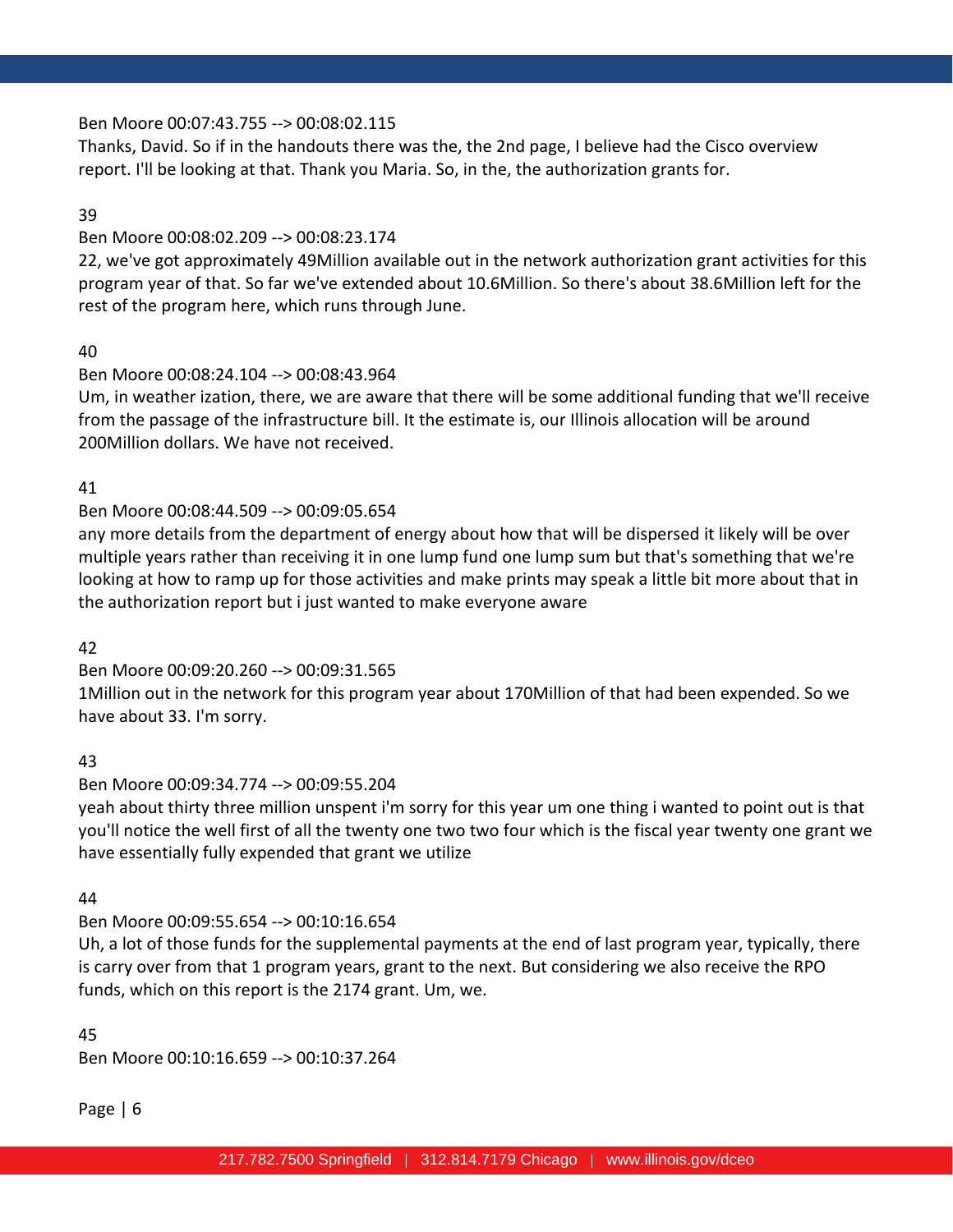realized as much of the twenty one funding as possible so that we would try to ensure that we spent the rpr grants and along with that we typically would have the twenty two program year which is the twenty two two two four series we would be spending from that but you'll notice from this report there are no expenditures against that because we

46

## Ben Moore 00:10:38.194 --> 00:10:58.954

That grant ends in 2023 the program year, 22 grant, but the RPO funds, and at the end of this fiscal year. So it's critical that we spend all of those. So, there is no expenditures against the 22. and all of the current expenditures are are being directed to the RPO fund. And so that will, we obviously will have.

### 47

## Ben Moore 00:10:58.959 --> 00:11:13.204

a full year of of twenty two funding for next year so we'll certainly be ready for the start up but we just wanted to point out that that's why the there are gaps and it looks a little different than our normal normal program here

### 48

Ben Moore 00:11:16.295 --> 00:11:19.085 Really about all I have David, unless there are any questions.

#### 49

david wortman 00:11:23.854 --> 00:11:39.604 No, thank you Ben I did want to just make sure clarify. So we have spent 169Million, but that's including the 39Million funds.

50

Ben Moore 00:11:41.644 --> 00:11:42.244 David, yeah.

51 david wortman 00:11:42.844 --> 00:11:45.094 And we have a.

### 52

david wortman 00:11:47.284 --> 00:12:02.944 i i i'll go through on my presentation but we we have we still have a significant amount of funding that we so i'll talk more about that but uh yeah the the total expenditures you said something about thirty

53

Ben Moore 00:12:02.944 --> 00:12:08.044 I agree. I, that was my mistake. It's 100 about 171. that's out in that.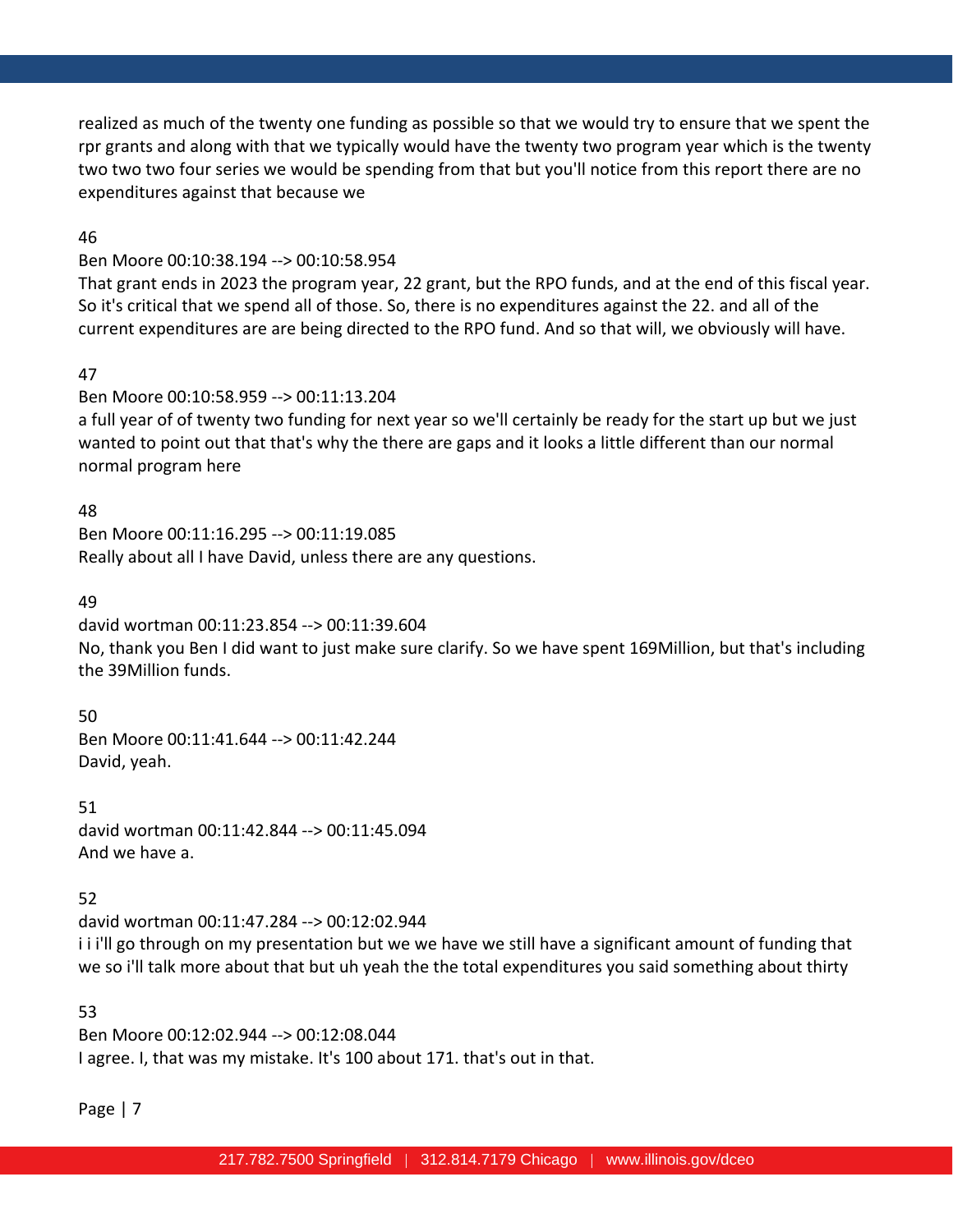Ben Moore 00:12:08.050 --> 00:12:10.925 network right now i apologize for that yes

### 55

david wortman 00:12:13.924 --> 00:12:15.604 Okay, very good. Uh.

# 56

Ben Moore 00:12:15.604 --> 00:12:18.784 So, we spent about half of what we have out there for now, it looks like.

# 57

david wortman 00:12:19.444 --> 00:12:24.484 Right. Um, okay any questions for me.

# 58

Nichole Owens 00:12:25.234 --> 00:12:34.834 Yeah, David, just for clarity then maybe you could share just this is Nicole from comment. So there's 341.

# 59

Nichole Owens 00:12:34.840 --> 00:12:43.235 1Billion that we had allocated for which program year. So this bottom is reflecting exactly what because.

# 60

Nichole Owens 00:12:43.505 --> 00:12:43.685 Hello.

# 61

Ben Moore 00:12:43.685 --> 00:12:55.955 So the 2022 program year, which started back in September, so it started in September of 21, and it runs through the end of May of this year. So, that is the current program here that.

# 62

Ben Moore 00:12:55.989 --> 00:12:56.974 Disrupt reflects.

# 63

Nichole Owens 00:12:57.994 --> 00:13:05.104 Got it and that's not the full 341. 341Million would amount would that be or is that the full 345,000,000.

Page | 8 64 Ben Moore 00:13:06.064 --> 00:13:16.744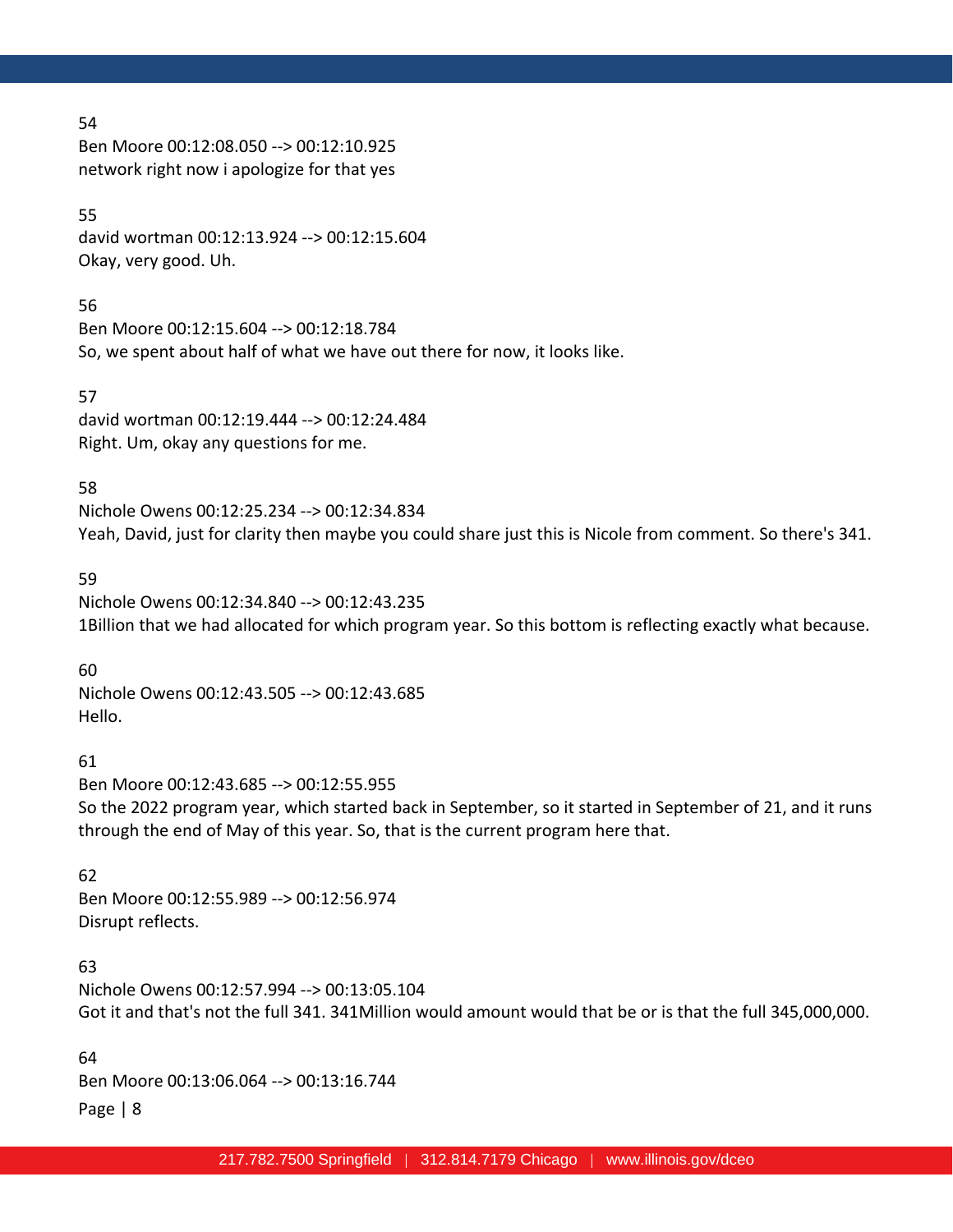that is and that includes tip as well as david mentioned so yeah that three forty one is what is currently issued to grantees to run the both pip and

## 65

Ben Moore 00:13:17.165 --> 00:13:18.575 2022 program.

66

Nichole Owens 00:13:19.265 --> 00:13:24.935 Got it and do we know what portion of the 341 257.

# 67

Ben Moore 00:13:26.345 --> 00:13:38.135

The bottom line there and yeah, I should have broken that the 55Million is tip. So the 55Million available approximately 40 has been issued.

# 68

Ben Moore 00:13:38.344 --> 00:13:39.814 About 15.8.

69 Nichole Owens 00:13:40.534 --> 00:13:41.464 Got it Thank you.

70

david wortman 00:13:42.004 --> 00:13:59.434

So, Nicole, uh, in my presentation later, my numbers are gonna look a little different because I, I, but, I mean, bins are the, the numbers that are in our computer system and they're, they're on the grants out to the agencies. Um, when I present my numbers, I'll try to talk about.

71

david wortman 00:13:59.439 --> 00:14:20.104 Differences but the main difference is Ben shows the 43Million in the 22 grants that are signed and available for the agencies. Right now when I created my budget that I show what I'm wanting to show is what we're expecting agencies to get out.

# 72

david wortman 00:14:20.615 --> 00:14:31.475 Here, so when I do my presentation, I'll talk about the differences that, um, I just wanted to point out now that my number is gonna be below the 341. but that's because I don't have.

Page | 9 73 david wortman 00:14:31.565 --> 00:14:33.845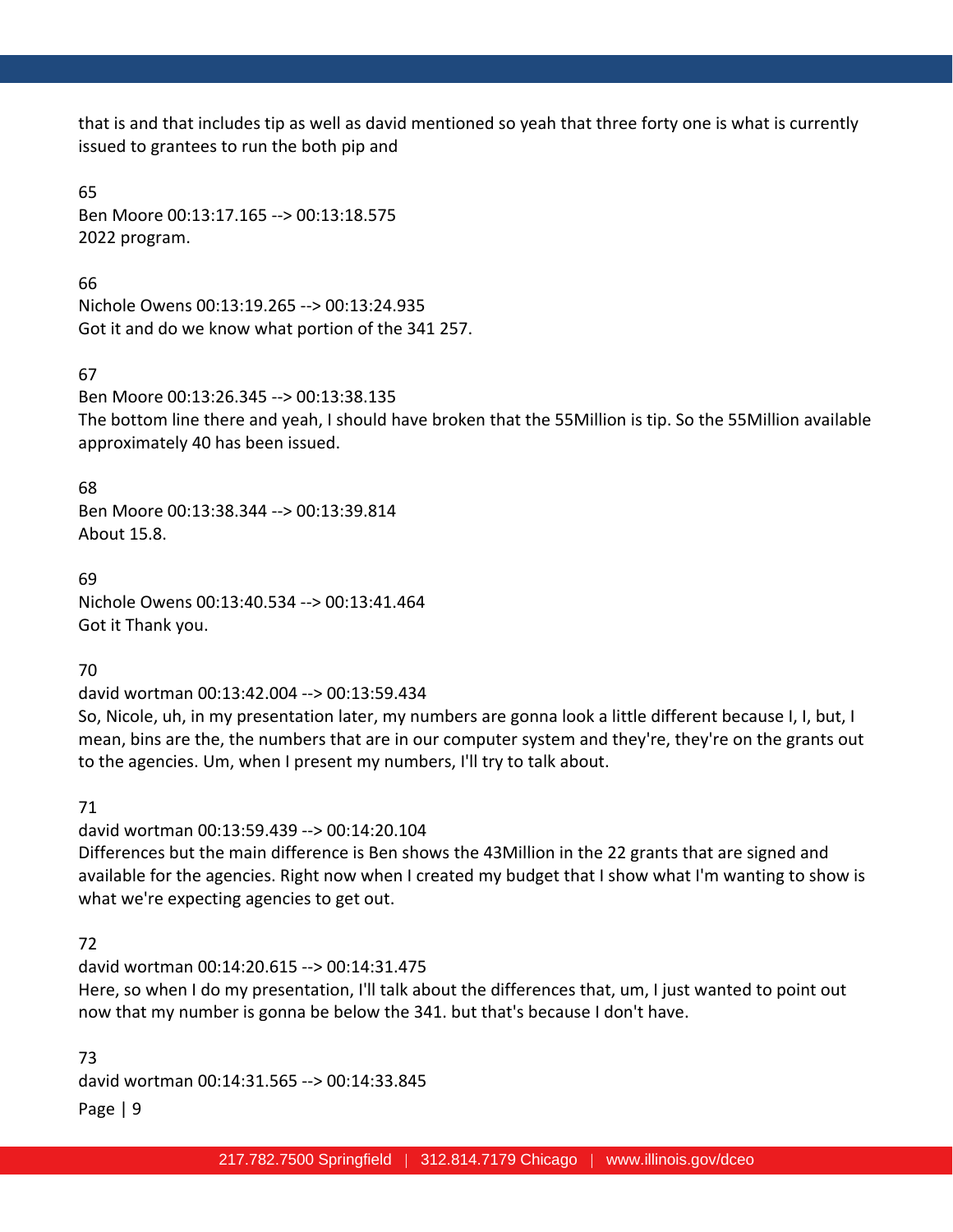43Million the 22.

## 74

# Ben Moore 00:14:36.364 --> 00:14:56.884

Thanks yeah, thanks. And I just wanted to on the, the 43Million from the the 22 fiscal year grants. We issued those, because they run all the way through their effective through June of 23. so, we, we went ahead and got them issued so that if we do exhaust all of the article money.

# 75

# Ben Moore 00:14:57.274 --> 00:15:16.504

Agencies have funding available for us to utilize so we don't have to issue though. So we issued them knowing that there probably would be very little expenditure of those this year, but we had it available. So we went ahead and put them in place. So, there's, there's a, an outlet if all of the RPO money gets spent just to.

# 76

david wortman 00:15:18.064 --> 00:15:18.394 Or.

# 77

# david wortman 00:15:18.399 --> 00:15:39.544

Example, if an agency spends all of their money, there there are for money, but they have someone come in that's not on a state funded system. We can't pay up 8 dollars. So we do need to have that 43. but when in July, when we try to show what agency, what money was available.

# 78

david wortman 00:15:39.550 --> 00:15:47.165 2 agency, we won't be holding the 43Million in their budget. We won't be considering that against what they're trying to spend.

# 79

david wortman 00:15:51.695 --> 00:15:54.215 So any other questions for Ben.

# 80

david wortman 00:15:56.524 --> 00:16:00.754 Okay, hearing none. Uh, we'll move on to Mick talking about whether.

# 81

# Mick 00:16:03.064 --> 00:16:17.494

Thank you, David. Can you hear me? All right? Uh, huh. Okay so we'll start with the production numbers. Um, right now statewide. We're at about 933 units completed.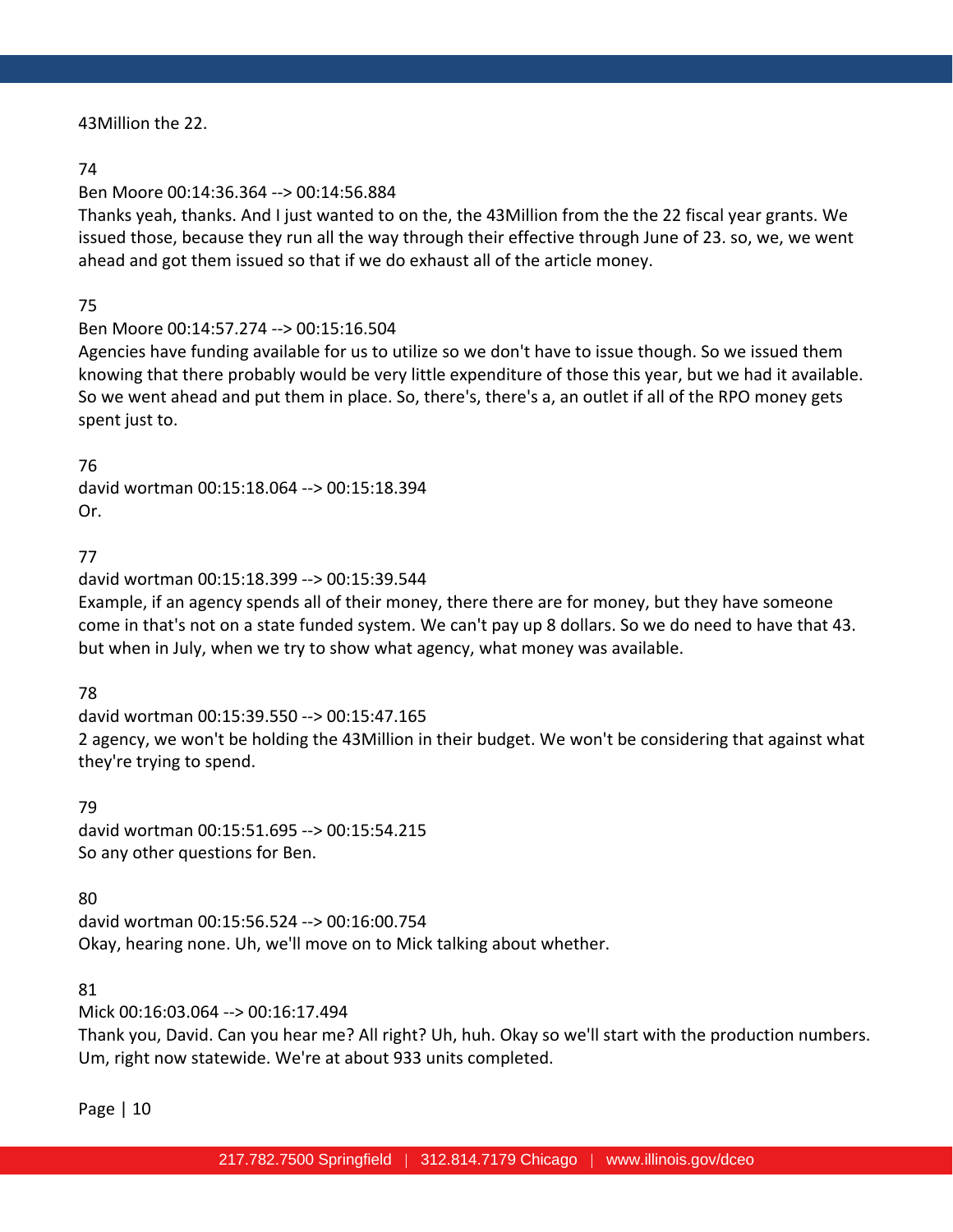### Mick 00:16:17.644 --> 00:16:37.534

With 670, uh, in progress, we're, we're not really anywhere where we want to be with respect to production. And from ben's report, we haven't really moved the needle, um, on extending the grants to this point in the program year.

### 83

# Mick 00:16:39.485 --> 00:16:59.405

Some of the some of the things that that we've heard, obviously cobit is an issue right now and some supply chain issues uh, getting some of the materials needed to whether it's homes. We've had often on furnace, uh, furnaces, air conditioners.

## 84

### Mick 00:17:00.035 --> 00:17:20.915

Apart from other materials that we use regularly have, um, we've had a hard time getting our hands on those, and it's, it's kind of hit or miss and ebbs and flows with the supply chain. So that's definitely a concern. I think right now there's just.

## 85

# Mick 00:17:21.874 --> 00:17:42.184

Some coven fatigue occurring, not just in our network, but but everywhere and so I think that's definitely plays a role in the, the production numbers to this point. Um, obviously, there's a, there's a workforce problem, uh, all over the.

### 86

# Mick 00:17:42.219 --> 00:18:03.364

United States right now. Um, so we're, we're having a hard time getting folks hired as well as a lack of contractors available to do this type of work. So those are those are some contributing factors to, uh, why our production isn't where we want it to be. Right now, um, we do have.

### 87

### Mick 00:18:03.369 --> 00:18:24.514

Some good news procurement wrapped up for the network so they, they do have contracts in place with contractors to perform the work. Maybe not as many contractors as as they would like to have but we do have procurement done, um, another, um.

### 88

# Mick 00:18:24.605 --> 00:18:45.605

We've been working on is updating the weather work system. We've been, uh, working with apex ity and Oracle on updating, um, our database. Um, we're making good progress. I think in a couple weeks, they're going to demo a large portion of.

### 89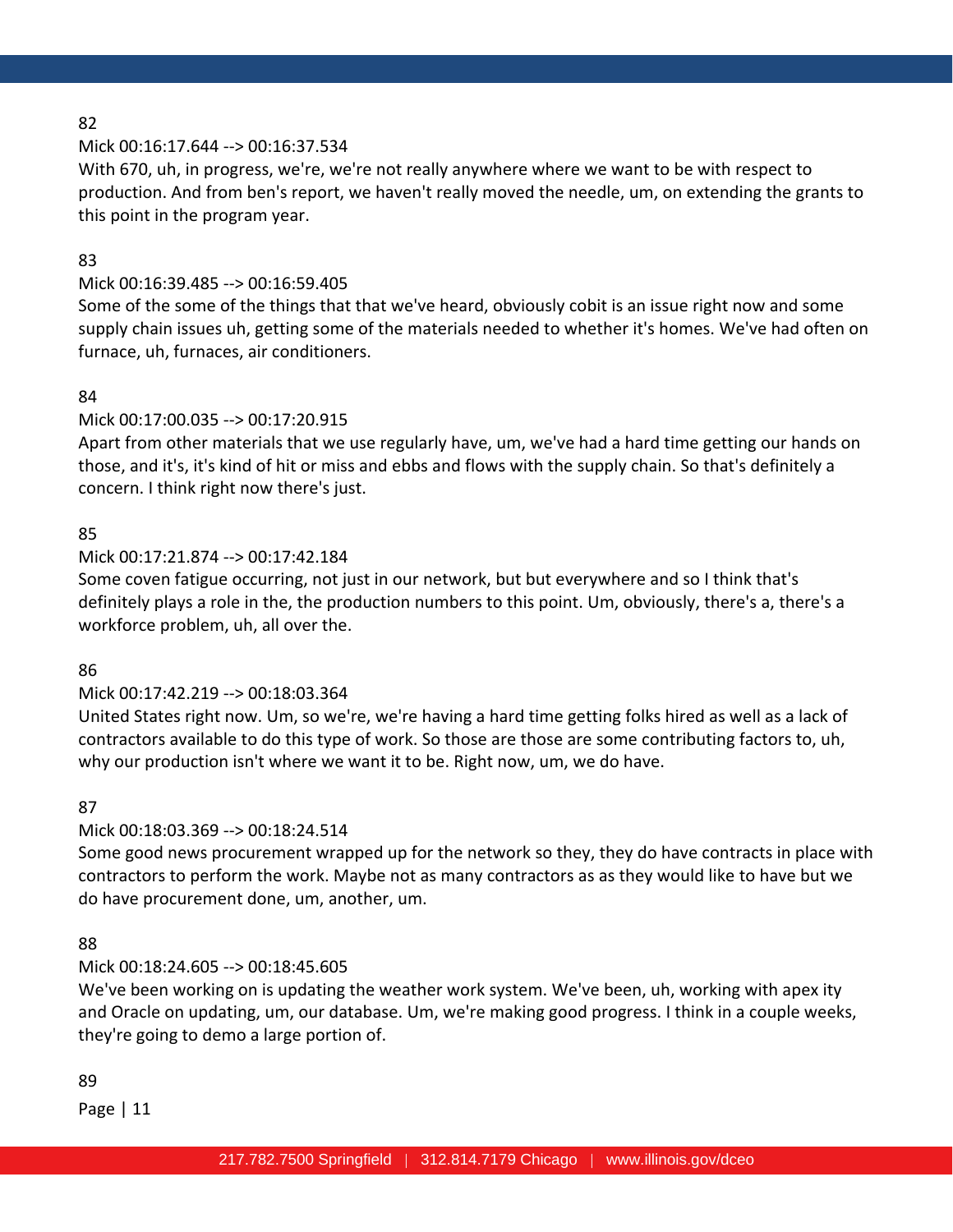### Mick 00:18:45.670 --> 00:19:06.785

Of the build that they've completed to this point, uh, we haven't got into the energy audit piece yet, which is pretty complex. Um, but I think the goal is to, to be completed with the project by next spring. And then I think we would go live.

#### 90

Mick 00:19:07.564 --> 00:19:10.354 Uh, next program, your July 1.

## 91

Mick 00:19:12.904 --> 00:19:20.254 I haven't seen the energy audit, so I'm cautiously optimistic that we can hit those dates.

## 92

Mick 00:19:24.005 --> 00:19:41.885

1 thing that we're working on with the new weather work system is, uh, we, we want communication with the utilities. Uh, we reached out to the, about modifying the current light heat and tip communication methodology to utilize for weather. ization.

## 93

Mick 00:19:43.654 --> 00:20:04.354

Utilities are not willing to allocate resources for the authorization build. And so I'd like to continue conversations about that in the future. Um, just a point of distinction that our needs for the new system. They don't have anything to do with the partnership that we have with the utilities.

### 94

# Mick 00:20:04.804 --> 00:20:25.234

Um, to CO fund energy efficiency products or projects excuse me? Um, it's more the communication is needed for program evaluation and eligibility determination. Like, David mentioned, you have to, you have to be part of a participating utility to.

### 95

Mick 00:20:26.345 --> 00:20:29.945 For us to utilize the state authorization grant funds.

### 96

Mick 00:20:32.915 --> 00:20:48.995

And I just want to point out that this system rebuild is, it's the 1st phase, um, to consolidate, like, dot net, whether works and stars all into 1 giant system right? David.

### 97

david wortman 00:20:50.405 --> 00:20:51.335 That's the plan.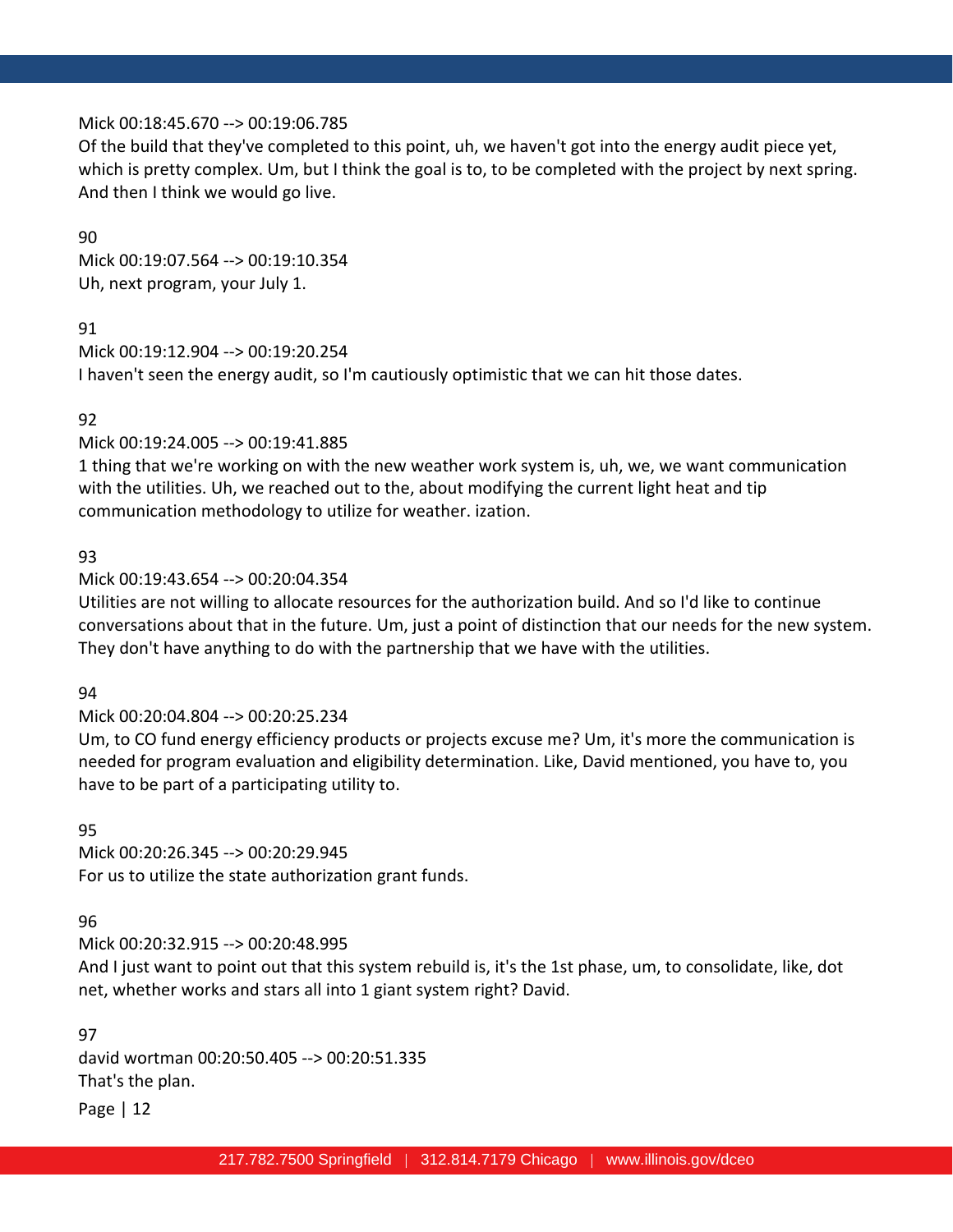98 Mick 00:20:51.665 --> 00:20:52.805 Yeah, so.

#### 99

Mick 00:20:54.604 --> 00:21:13.354

Anyway, enough about weather works right now the network for conducting technical refresher training at, which is something we do every couple of years where we have mandatory training for all of our energy auditors and final inspectors.

### 100

Mick 00:21:15.814 --> 00:21:24.664

Mentioned a little bit about the infrastructure funding that we, we think we're going to receive. Uh, we've got no real definitive word from.

### 101

## Mick 00:21:27.244 --> 00:21:47.404

But in the in the legislation, if there was no sunset on the funding, so, like, Ben mentioned, we think we're gonna get around 200Million dollars. Our plan is to build a gentle ramp up and not make the same mistakes that that were made during era where it was.

#### 102

### Mick 00:21:50.704 --> 00:22:08.704

2 years, so I think our plan will be to utilize this funding over a 10 year. Period is what we're planning now. But again, we, we still don't have any definitive word from the Department of energy on when we'll receive.

#### 103

Mick 00:22:08.734 --> 00:22:29.854

The funds, or or anything else at this point, we just know that that the funds are on their way we heard from NASA that we should be getting guidance from in the next couple of months. They think so anyway, that's all. I have.

#### 104

Mick 00:22:29.884 --> 00:22:30.334 David.

105 david wortman 00:22:31.594 --> 00:22:34.954 All right, thank you very much. Make any questions for MC on whether.

### 106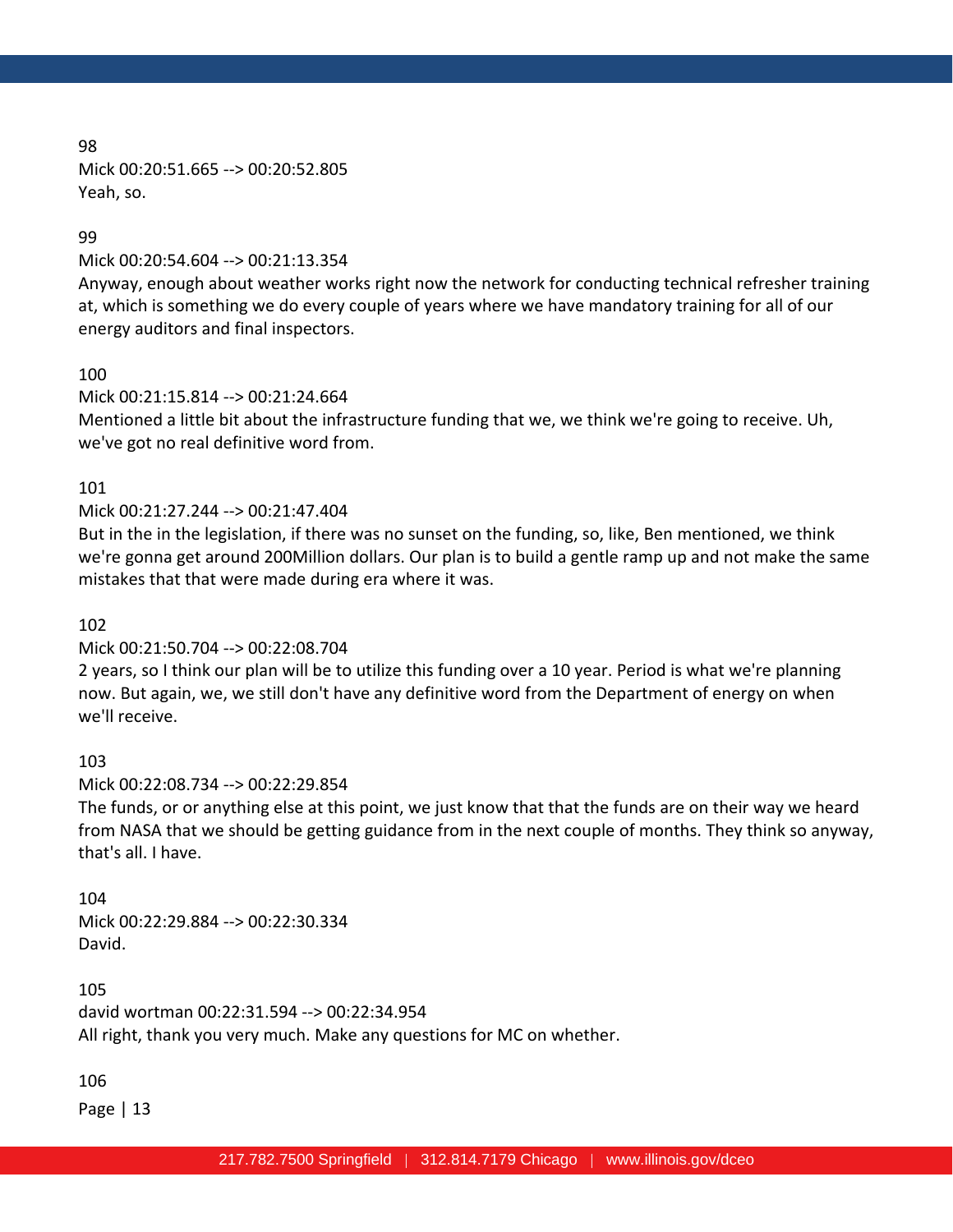### david wortman 00:22:39.334 --> 00:22:48.214

Hearing none, we will continue on with the program status report for the likey program and Leslie, and will give that.

### 107

Leslie Ann 00:22:52.234 --> 00:22:54.514 Hi, good afternoon. Everyone.

## 108

Leslie Ann 00:22:56.855 --> 00:22:57.755 Yeah.

## 109

Leslie Ann 00:22:59.975 --> 00:23:20.585

Thank you Maria for changing the slides for us here. We are at our January pack meeting. Thank you. Everyone for joining the next slide is our new my new logo. We are pretty proud of it. We've had it for a couple months now. So hope you like it.

# 110

Leslie Ann 00:23:25.534 --> 00:23:40.414 Let's see, I'm gonna just call it. A total of 116.2Million is obligated on behalf of 127,823 household, receiving at least 1 benefit.

# 111

# Leslie Ann 00:23:41.769 --> 00:24:02.164

And then I'll refer you to the pack program status report. It's the same report that Nick was going over. And if you look at that, you can see each agency and the total number of applications for both like heath and the number of households served. Actually.

### 112

Leslie Ann 00:24:08.885 --> 00:24:11.555 So the total number of applications entered.

# 113

Leslie Ann 00:24:14.344 --> 00:24:34.774 September 1st, and January 24th is 184,480. we still have a big challenge in receiving customer

documentation that's needed to complete an application. We are still saying that applications need to be.

# 114

# Leslie Ann 00:24:35.464 --> 00:24:48.784

Approved or denied within 30 days, but everyone hopefully knows that if an application is denied, it can very easily be overturned. Once everything is has been received.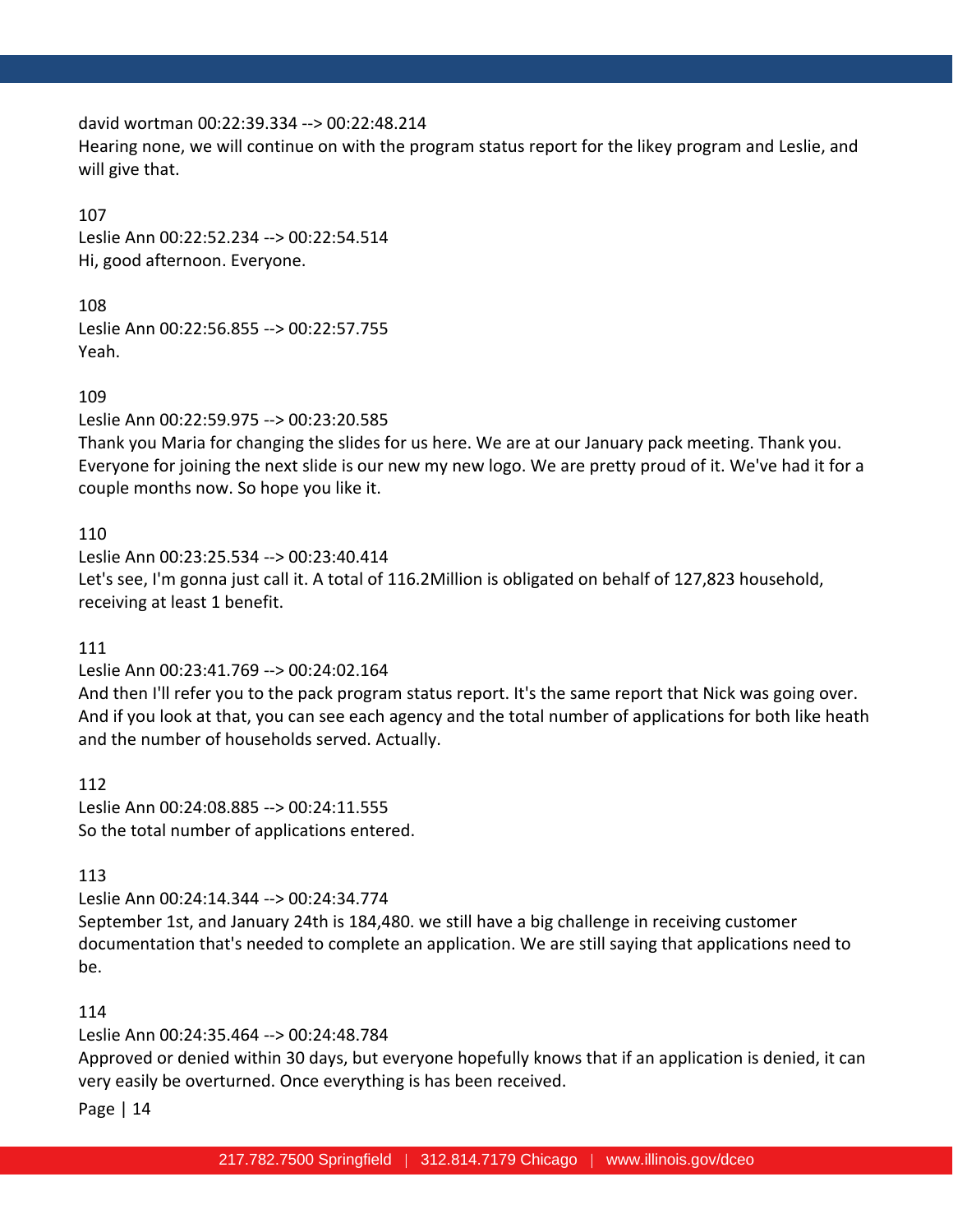## Leslie Ann 00:24:53.644 --> 00:25:12.004

Right. So, uh, December 1st, we had a meeting, um, and all of the local agencies we talked about, we reminded them of the program flexibility to help get the applications through.

## 116

# Leslie Ann 00:25:13.294 --> 00:25:33.154

Um, proof of social security number, if the person has been on an approved application any time in our database, then they should not need to provide another 1, the utility bills. If they have the same, the same utility or vendor and the same account.

## 117

## Leslie Ann 00:25:33.214 --> 00:25:54.304

Number, especially for the ones that communicate electronically, if they're on a path application, they should not need to provide a bill. We changed our, our how long that income can be considered a verified previously it was always for 90 days and we did.

### 118

## Leslie Ann 00:25:57.520 --> 00:26:18.455

It's for the whole entire program here, if they need to apply again, once once they've been considered approved for a live application, just consider that if they need to apply in this program year, they are the same information can be entered on the 2nd application. We have said.

### 119

# Leslie Ann 00:26:19.174 --> 00:26:39.454

As long as they have 30 days of consecutive income that they have shared with us to accept that. And 1 example I want to give is if a customer worked a lot of overtime around the holidays, and then applied in mid January, they might be.

### 120

### Leslie Ann 00:26:40.264 --> 00:27:00.784

But, they, the agencies are allowed to take that customer statement that I don't work this over time anymore. They could get the next paystub. That would prove that if the customer had it handy, but just really the customer statement. It's a common thing that happens. So, hopefully that will help.

### 121

# Leslie Ann 00:27:01.924 --> 00:27:22.054

Some applications from prevent them from being stalled. 1 of the other flexibility is presumptive eligibility, which is a similar thing moving. You know, looking forward. I have this layout notice I got fired. I can't get unemployment. I don't have any perspective.

### 122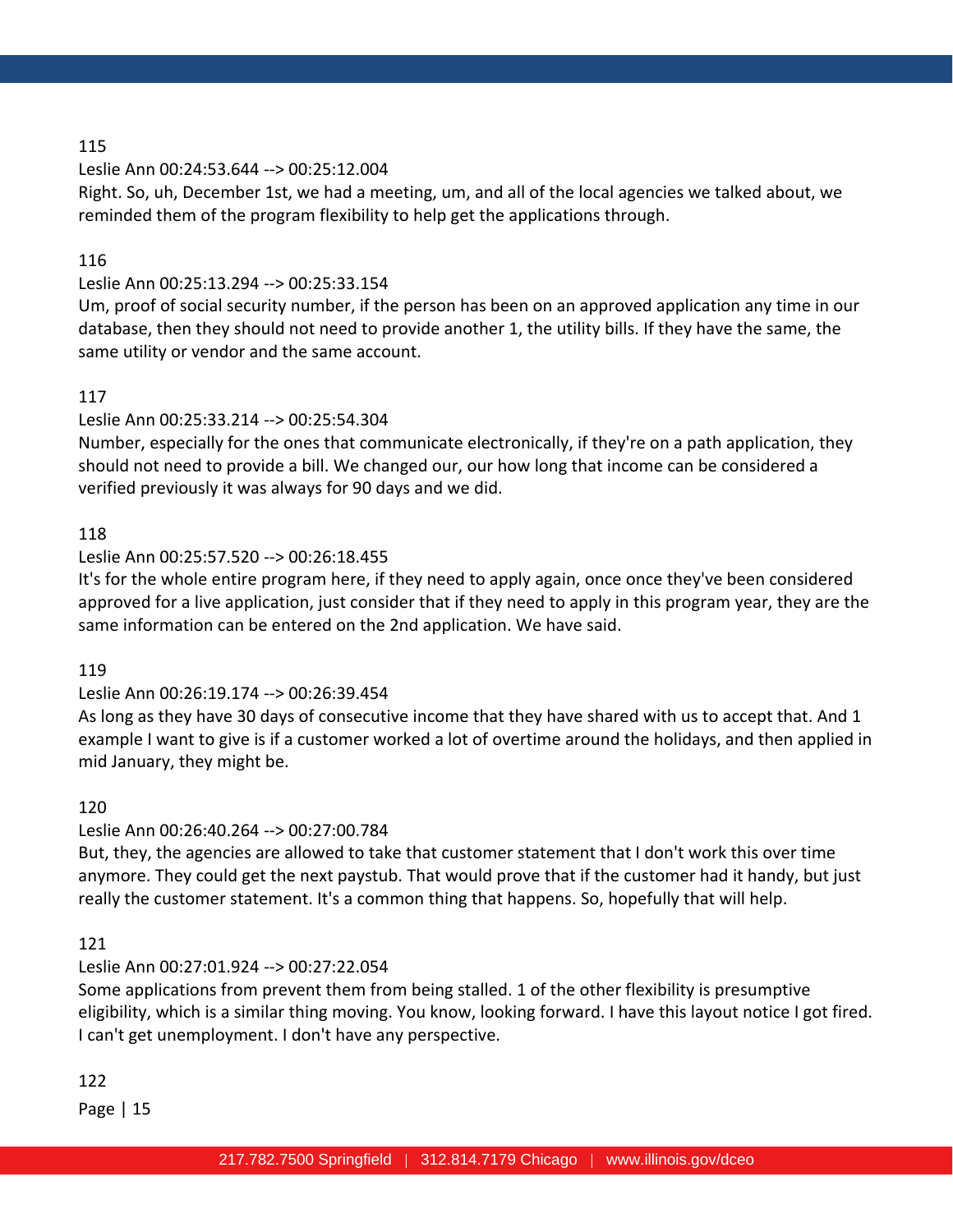## Leslie Ann 00:27:23.134 --> 00:27:34.624

So the agencies are allowed to consider that person is being presumptive, having presumptive eligibility for the income income wise. Basically.

## 123

Leslie Ann 00:27:38.135 --> 00:27:39.695 Next slide.

# 124

# Leslie Ann 00:27:41.974 --> 00:28:03.004

And a couple other several other, we have an a regular check rule. We usually say the income is for the most the past 30 days. And sometimes a person might have an extra check in there. We have said over a year ago, don't count that check. Actually, give them the.

# 125

# Leslie Ann 00:28:03.034 --> 00:28:24.154

Bit of whichever check drop 1 off whichever 1 is going to be to the benefit of the customer and use the income intake workers affidavit if needed, which would be to write down a documentation that intake worker has seen or it can document something.

# 126

# Leslie Ann 00:28:24.159 --> 00:28:45.304

The customer has said the same thing for case notes and use a Pre existing customer information to document this year's application. That is all very important. Those are flexibilities that we hope the agencies will continue to use and feel more comfortable with next slide. Please.

# 127

# Leslie Ann 00:28:47.945 --> 00:29:00.695

So the main thing is, we want to remove barriers that are presenting customers from getting served. Um, we have had some promotion effort that.

# 128

# Leslie Ann 00:29:03.544 --> 00:29:23.374

Such as well, some of the other strategies are can contact and returned customers, contact customers by phone and work with them to overturn applications if they've been denied, or to get any kind of missing documentation before they're denied and continue offering choices for.

# 129

# Leslie Ann 00:29:23.379 --> 00:29:42.904

Documentation delivery, such as upload back, drop off email, etc, you know, take a picture, accept a picture. Whatever is needed for that particular household to be able to provide what's needed for the application. Next slide.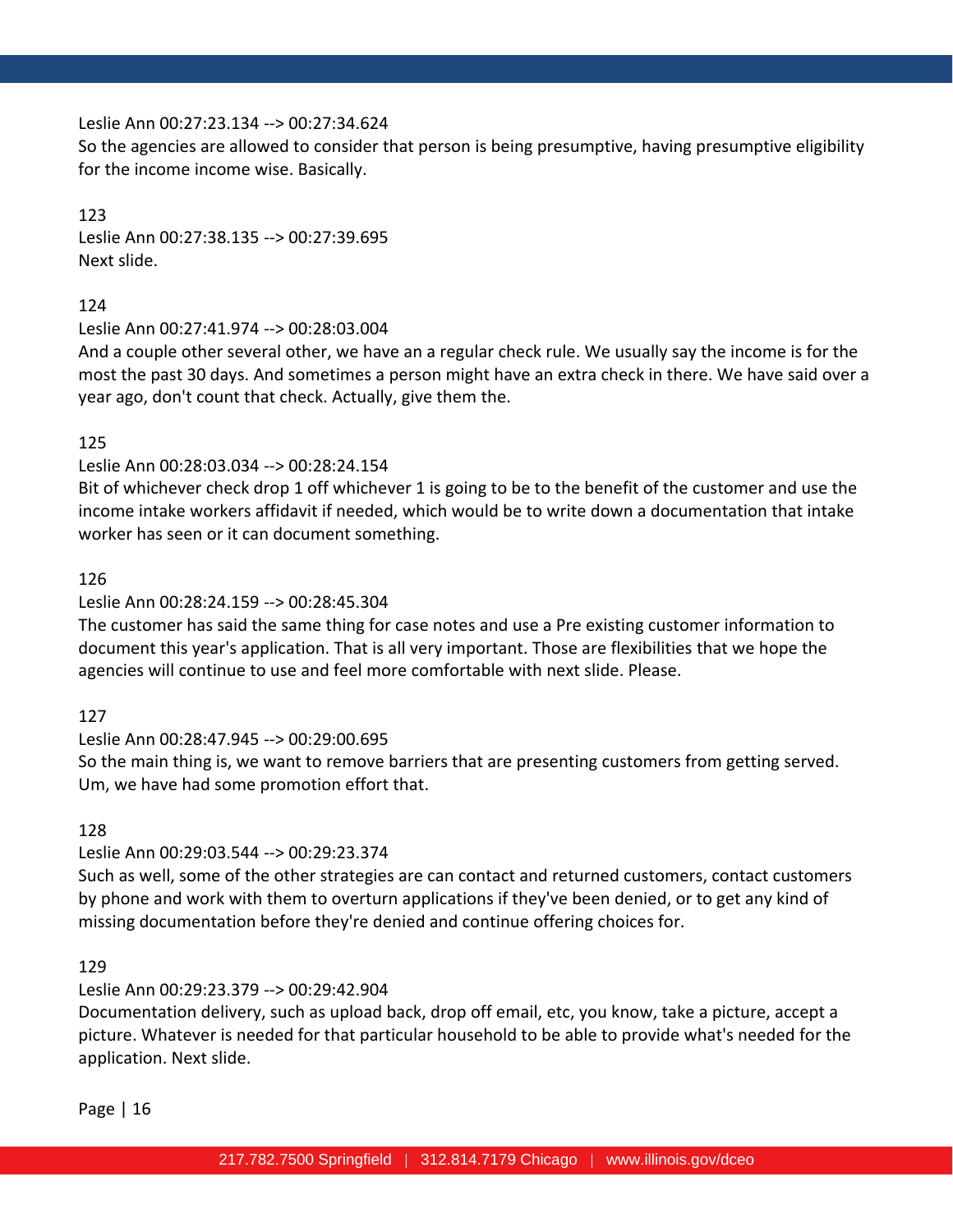Leslie Ann 00:29:45.334 --> 00:30:05.674

Oh, here we go. Here's the lady promotion I was mentioning so we had a big press release that was sent out in November. There was also a cub citizens utility board partnership webinars that were scheduled November, 17th and 18th. They were in English and Spanish.

### 131

Leslie Ann 00:30:06.425 --> 00:30:12.125 Uh, David and Maria hosted those. I, and, um.

#### 132

Leslie Ann 00:30:13.204 --> 00:30:17.464 We are always sending people to help our families dot com.

### 133

#### Leslie Ann 00:30:24.515 --> 00:30:40.805

Okay next slide please. All right, I'm checking 2 screens. The, it's almost it's getting close to the end of new furniture assistance applications. Um, agencies are allowed to take and encourage please take as many.

#### 134

### Leslie Ann 00:30:40.955 --> 00:31:02.075

As many as possible furnished assistance applications through March 31st if you take an application towards the end of March, of course, you're still allowed to finish serving that customer and then we want we're really need the agency to make sure that they're up to date on.

#### 135

Leslie Ann 00:31:02.434 --> 00:31:09.094 Bonus assistance entries in my, he's done that. It's very important that they keep up with that.

#### 136

### Leslie Ann 00:31:13.354 --> 00:31:27.154

And I believe that was the rest of mind. Are there any questions for me? I don't want to forget to ask that please take yourself off mute. If you have questions for any of us.

### 137

david wortman 00:31:31.055 --> 00:31:38.765 There is a question in the chat, Leslie, and do local agency, except pictures via text message.

### 138

# Leslie Ann 00:31:40.475 --> 00:31:51.005 Well, if the local agency has a cell phone that they would use to receive text messages, then I think that they could.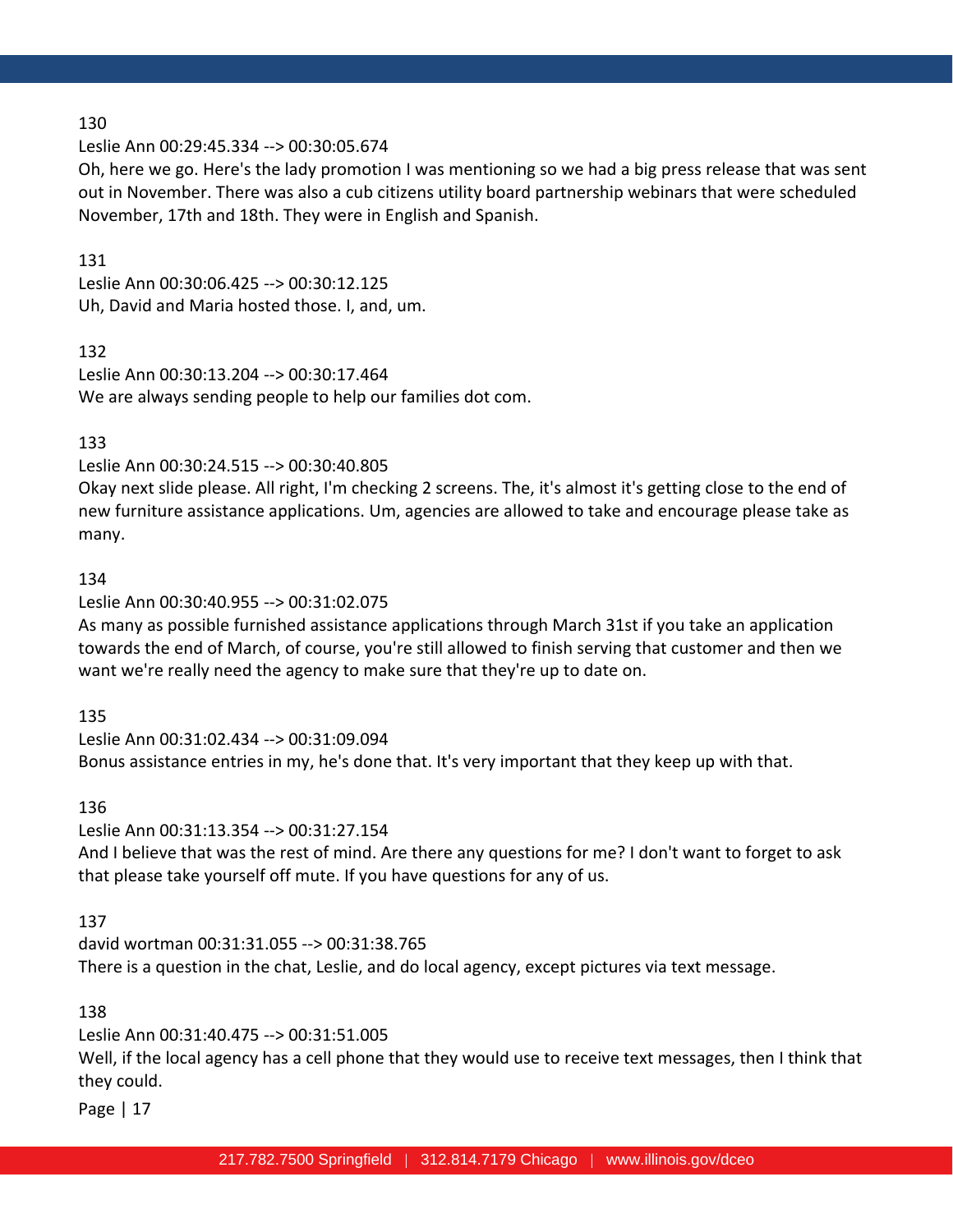#### Leslie Ann 00:31:52.114 --> 00:32:12.064

Accept them yes. By text message. I don't know that most agencies have cell phones that they, that they provide, you know, that they accept information on. And then he says they do. So basically if, as long as they're able to the agency is able to see it.

#### 140

### Leslie Ann 00:32:12.579 --> 00:32:29.434

And they can document they've seen it, so look look everybody. Oh, wow. So CFS Aruba, Rockford they all do they have phones that actually accept text so that's all great. That's good to know. That's a good question. Abigail, thank you for asking.

#### 141

#### david wortman 00:32:32.704 --> 00:32:52.564

Okay, any other questions for Leslie and, uh, I do want to say on the, uh, on the hub webinars that Joe who's on today and Yvonne, we're, uh, Co, host with us with Maria and I, on those 2 and, uh, we appreciate it.

### 142

#### david wortman 00:32:53.494 --> 00:33:14.494

There are quite a few people on the ones that, uh, that we watched and I actually have a media request coming from a media outlet, newspaper and cook county and they watched the this webinar and had questions from the that were taken from the slides. And the webinar, so people were paying.

#### 143

david wortman 00:33:14.914 --> 00:33:16.234 That was good, thank you.

144 Leslie Ann 00:33:21.335 --> 00:33:28.655 It says the program year, 22 end of year projection David. So, I think.

#### 145

david wortman 00:33:28.865 --> 00:33:32.345 Oh, okay, okay. So I have the, uh, I will grab.

#### 146

Leslie Ann 00:33:32.375 --> 00:33:32.885 Thank you.

Page | 18 147 david wortman 00:33:33.875 --> 00:33:39.905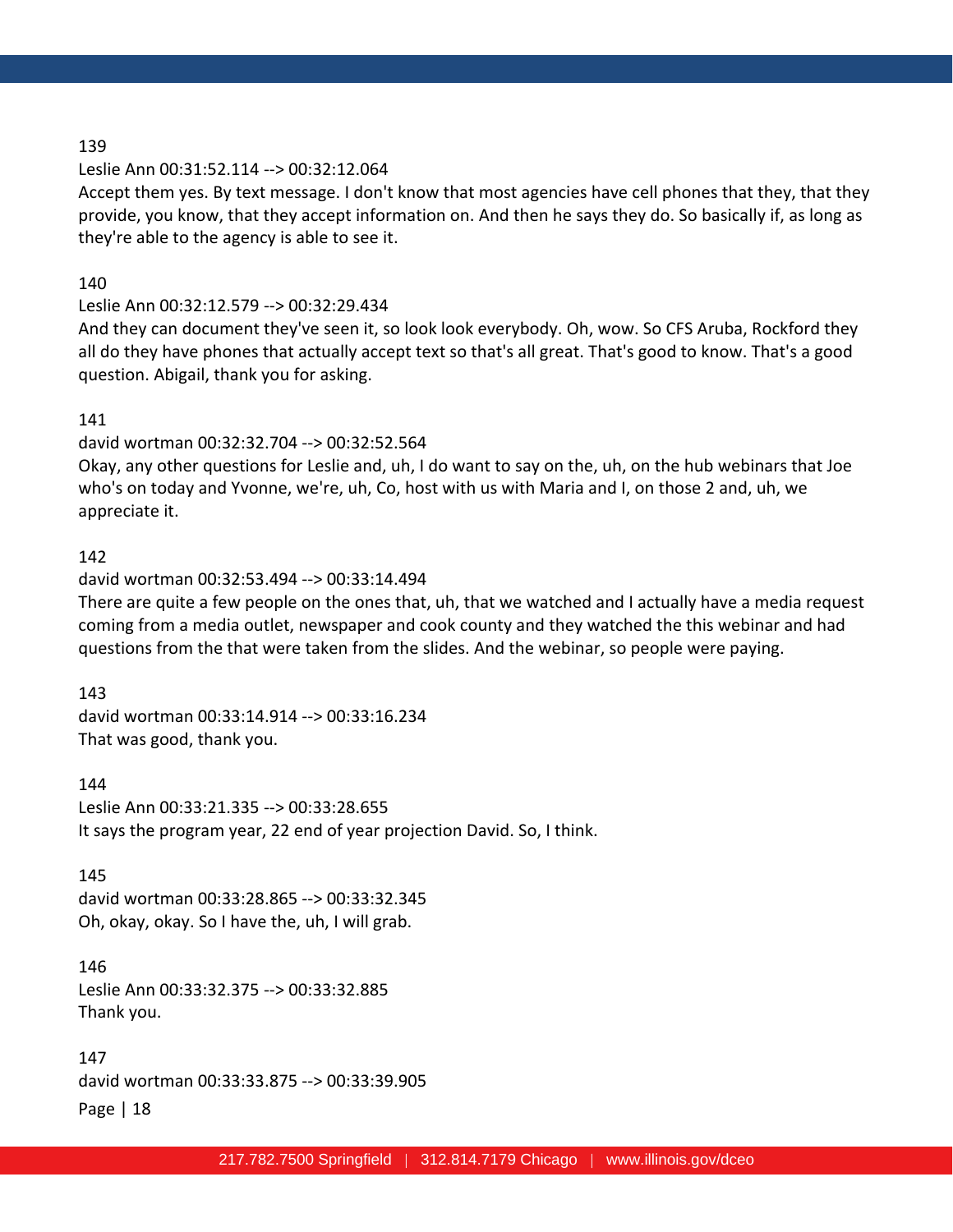Yes, thank you Leslie. So, uh, I will do the, the next section and talk about, uh, the.

### 148

david wortman 00:33:40.000 --> 00:33:54.365

Projections, uh, and we're in, uh, little past halfway through the program year, so it's time to start seeing how we're doing and preparing for the end of the year. So, that's what I'll be going over. It's everyone seeing my screen.

149

Maria Gallardo 00:33:56.585 --> 00:33:57.815 Yes, we can see it.

150 david wortman 00:33:57.905 --> 00:34:01.145 Okay, thank you. So these numbers that I'm going.

# 151

david wortman 00:34:01.149 --> 00:34:22.294

To be giving, I just always want to make sure everyone knows that we're talking with client benefit numbers. So for the agencies, if you're looking at your grant amount, your fiscal people are on these won't be your full grant, but these are client benefit numbers. So, this is from back in April of last year, or or maybe the July meeting.

# 152

### david wortman 00:34:22.299 --> 00:34:43.324

Not for sure, but we had this is a slide straight from the presentation where we were planning our budget for the 22 year. So, 21, we ended up with 232,000 client, serve, household served and we had an average of about 710 dollars per app and.

# 153

david wortman 00:34:43.449 --> 00:35:04.234 At that time, we were budgeting to try to hit the same number of applications, and we increased the benefit matrix last year and attempted to hit 50% increase on that 7 and 10. so we were projecting 247Million in.

# 154

### david wortman 00:35:04.715 --> 00:35:24.395

Lie heat out the door to clients, uh, with the 100 or 1065 per app. So that was what we were aiming for. So, where are we uh, Jill, January 15th was exactly halfway through the program year. And at that time.

# 155

david wortman 00:35:25.834 --> 00:35:46.894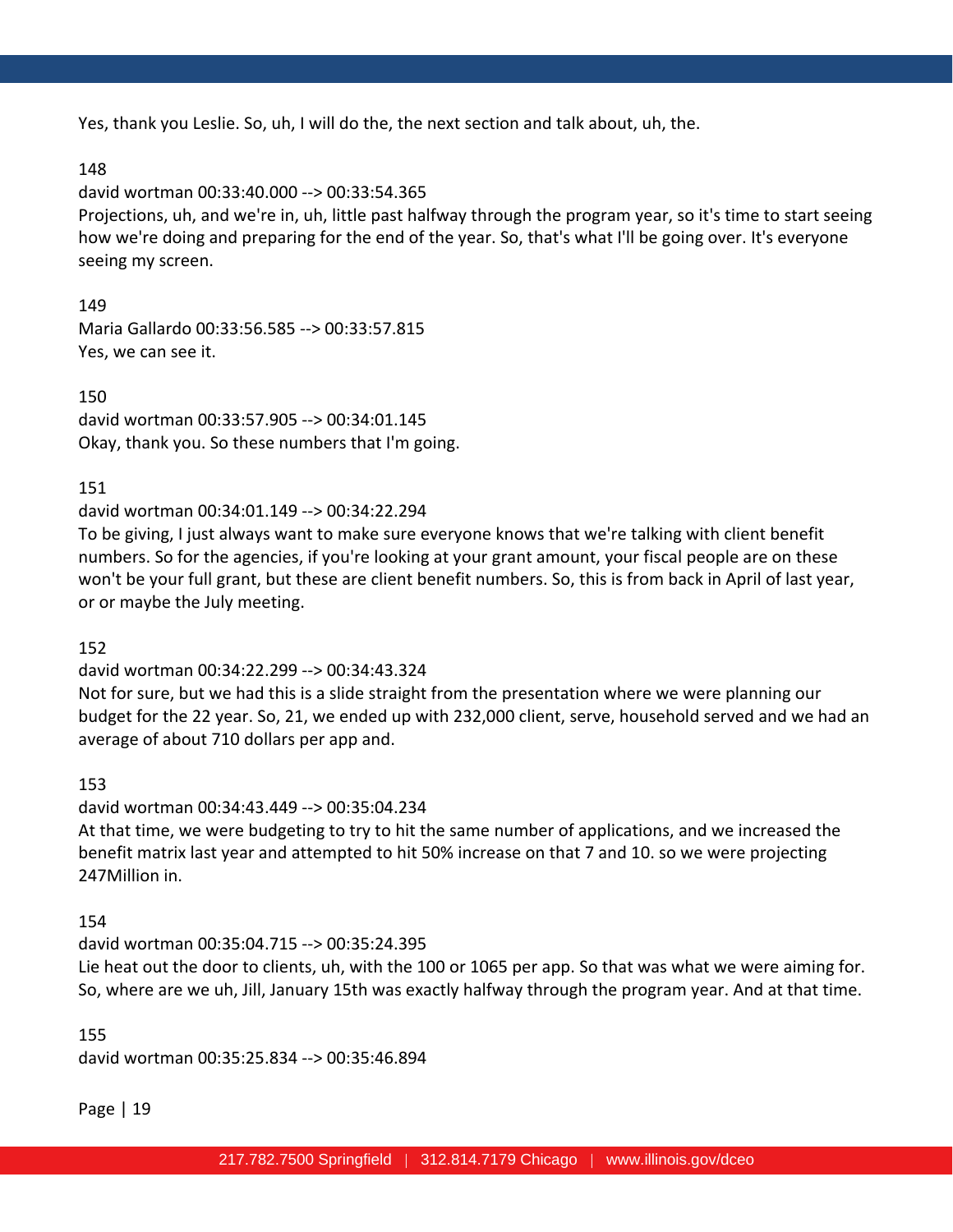150,000 completed applications that number Leslie, and just gave her update that were at 127,000. so, the difference there is that, um, the 150 is me estimating how many will that were received by January 15th will end up receiving.

## 156

#### david wortman 00:35:46.925 --> 00:36:08.045

So, I'm projecting, you know, agencies are still approving and verifying income and things. So, this number is where, I think in the 1st, half of the year, we, at the end of the year will have received 150,000 applications during that time. I went back and looked at the last few years and you'll.

### 157

### david wortman 00:36:08.049 --> 00:36:28.564

It on the next slide the 1st, half of the year ends up being about 2 thirds of the applications that get approved that year. So, roughly we're looking at something like another 75. I actually gave us 80,000 applications. So, I went a little bit more than what that.

### 158

### david wortman 00:36:29.254 --> 00:36:50.314

That equation would tell you too, but, uh, I'm projecting that we'll end up at 230, which is just below the, uh, 232 that we were working on this right here shows, uh, how program years have gone in the past. So these are the, the past, uh, this year and the previous 4 years each.

#### 159

### david wortman 00:36:50.350 --> 00:37:11.495

1 of the dots is a week and these are cumulative approved applications as they were taken through the year. So you can see in 819 and 20. we started in October and we ended up the really light line here. If you can see it. That's 2018.

### 160

### david wortman 00:37:11.499 --> 00:37:32.644

Ended up at 250, I think it was 4 or something like that. And then programming year, 19 we ended up at 251 and then for the 2020 where we hit covet, you can see that. Right here in March we hit covet and then this number. Well, we extended the program year.

### 161

### david wortman 00:37:33.005 --> 00:37:53.675

Uh, we ended up with something like 216 and 2020 in 2021 during our regular program year. We got to 232,000. that was the number I just showed and then at the end of the year, we did the special program and we were actually because we went.

# 162 david wortman 00:37:54.334 --> 00:38:14.674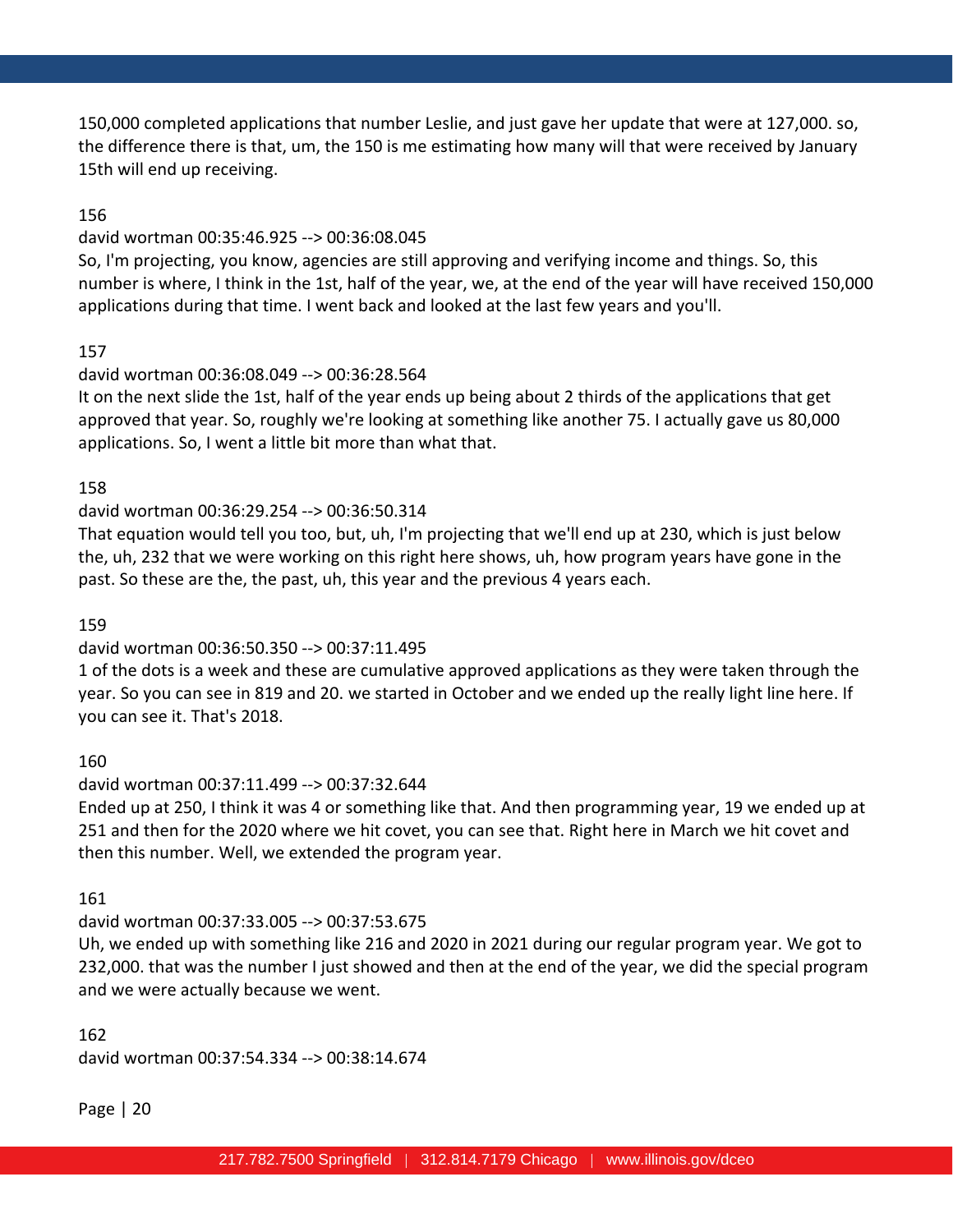Served clients who were from the previous 2 program years, but hadn't come in. In 21. we were able to right at the end increase the number of households served. So we did 57,000 accounts and that's utility accounts were served from the state.

## 163

#### david wortman 00:38:15.394 --> 00:38:36.064

From the previous 2 program years so we don't know exactly because they were accounts instead of households. We don't know exactly how many that added to our 232, but I think it's safe to say that we serve more clients last year than we had served in the previous 4 years. So that's.

### 164

### david wortman 00:38:36.485 --> 00:38:57.245

Those are the past 4 years the projections here this green line is what we're doing this year and then when the dot in the center, I don't know if everyone can see that, but it turns orange. Those are projections. And I project us, uh, finishing really right around the same amount as we did last year.

### 165

### david wortman 00:38:57.574 --> 00:39:18.334

So right around 230,000 so plus or minus a couple 1000 from where we ended up last year. So, from our original budget, we expected to do 232 at 100 or 1065 per application and it's looking and that would have been.

### 166

### david wortman 00:39:18.400 --> 00:39:39.515

147Million out the door of what it's looking, like, is we're going to end up slightly less than that. And the dollar per application right now is at 1007 that may go up with reconnects and maybe more furnaces that may go up a little bit. But I just used.

### 167

### david wortman 00:39:39.549 --> 00:40:00.664

What it is right now, so we're looking at spending 232Million, um, instead of the 247 that we had budgeted, so pretty close, but not quite what we have budgeted. So, um, this was a graph also from the, the budget preparation meeting.

### 168

david wortman 00:40:00.699 --> 00:40:21.844 Last year, and where we're ending up, then if you add in the 39Million for the PIP, and those are the obligated amounts for the year and add that to the 232 that I'm projecting, we're going to end up at 270.

#### 169

david wortman 00:40:42.999 --> 00:41:04.144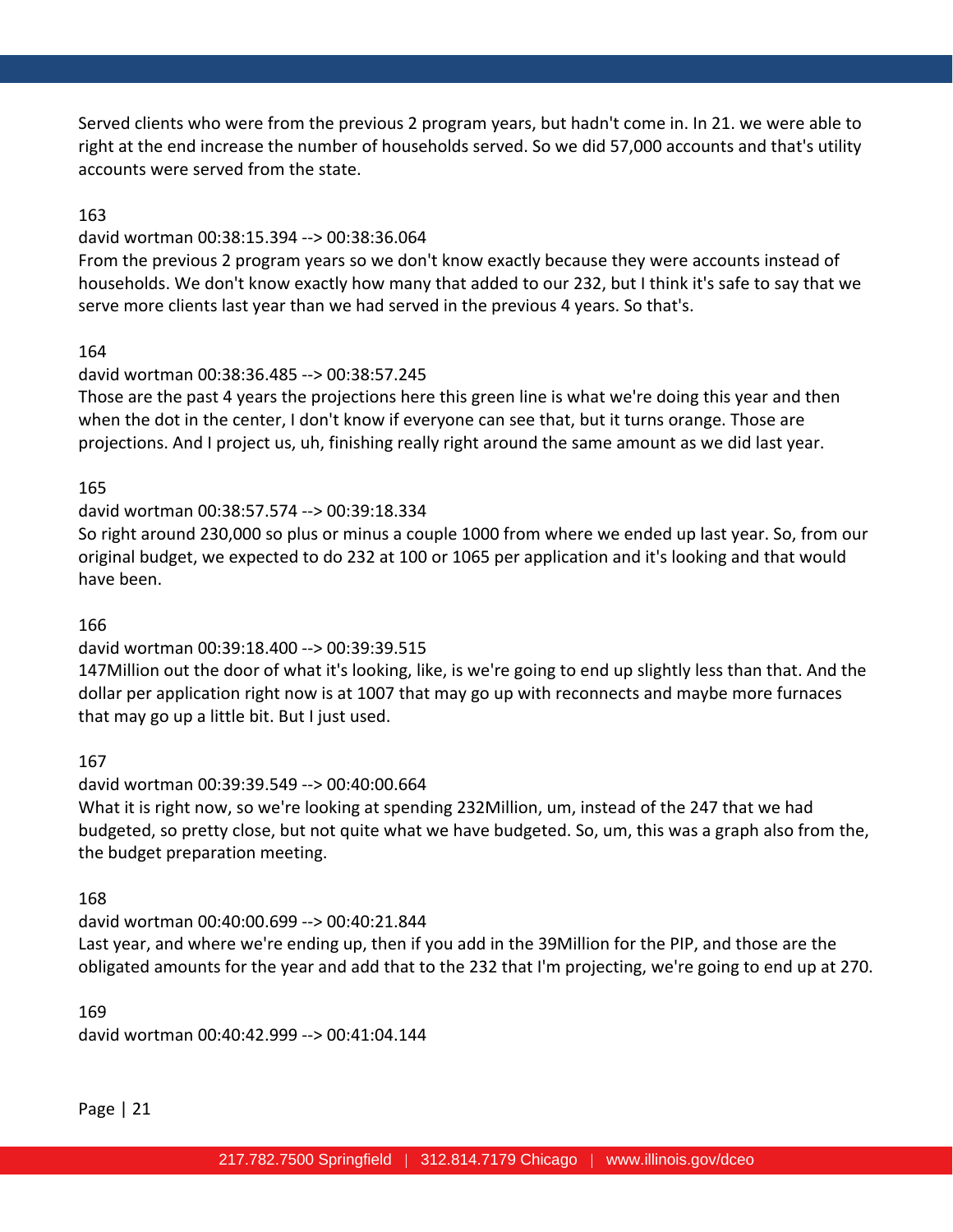Presented in the April pack meeting last year and this is where we are today Ben mentioned in his presentation that we have 14Million from 21 that was sent out this year. So when we budgeted last April, we didn't.

# 170

### david wortman 00:41:04.150 --> 00:41:25.265

Know how much we would have left of 21 we thought that the new DAP and the supplemental may take up all of the 21 grant. It did not. We ended up starting the year with 14Million. From 21. we are going to get all of the RPO money out the door this program year. So that was as.

## 171

## david wortman 00:41:25.894 --> 00:41:45.874

Advertised this is where I talked about, uh, Ben had the 43Million. Uh, so the 43Million is available to agencies if we needed. Um, if they run out, if that agency runs out of our funding, we can spend it and still serve, uh, clients who either aren't on.

## 172

## david wortman 00:41:46.624 --> 00:42:07.504

Really the clients who aren't on the state system we could do that, but when at the end of the year, when we compare agencies performance to what their, uh, their budget was and what they were, what was made available to them, we're not going to hold the 43Million against them, so we're not expecting to spend much there.

### 173

# david wortman 00:42:08.044 --> 00:42:27.754

So, the bottom 2 lines is where I want to focus here. So if you looked at the bottom 2 lines, we had 3600036.7Million budgeted for state lie here and 49Million budgeted for state. Uh.

# 174

david wortman 00:42:29.464 --> 00:42:49.894 And what we're headed towards is spending something like 9Million in the state fund for. And then we're at 39Million for, uh, the PIP program. And once again, if you go back to.

# 175

# david wortman 00:42:49.925 --> 00:43:10.895

Slides he has 55Million we started with our 50Million, I think, and we've increased it some to allow agencies that were spending and wanted to have more Pip applicants. We have a, we have increased. It's but because the way.

176 david wortman 00:43:11.049 --> 00:43:31.864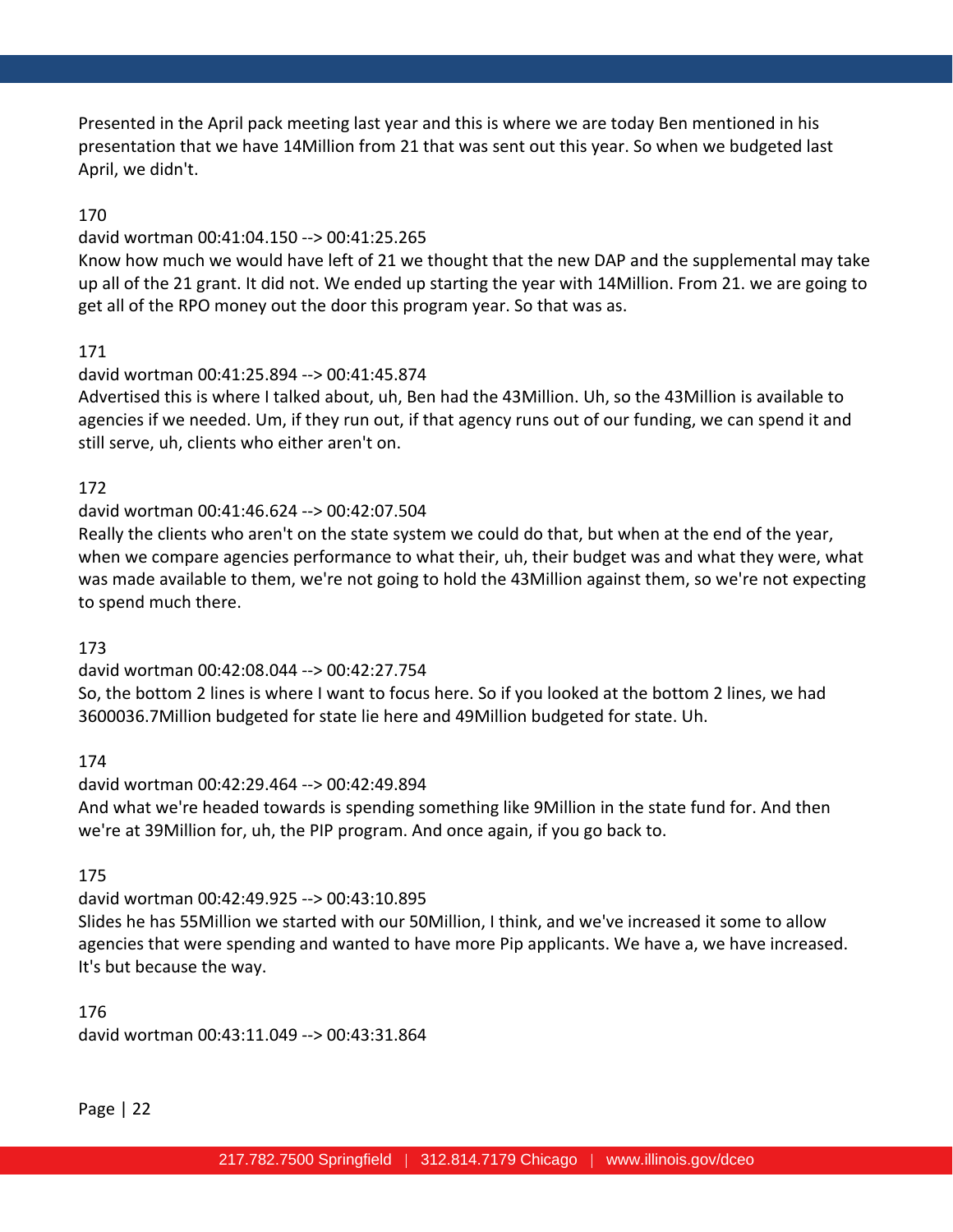We send funding out there are agencies that don't spend all of their money. So we don't we in a normal year, we don't actually get obligated all of the PIP funding that we make available to agencies. So, even though we have 55Million budgeted for.

### 177

#### david wortman 00:43:32.314 --> 00:43:53.344

We're only going to get 39Million out the door. So what all of this adds up to is that we're projecting 38Million in state lie. He funds to be not spent that was budgeted. So, um, before I go to the.

## 178

### david wortman 00:43:53.349 --> 00:44:14.494

Next slide I want to. So right now we're already thinking about the program year, 23, and what what that's going to look like. So we know we're going to have 22 money. We're going to have that entire grant. The RP, of course, will be gone, but.

## 179

## david wortman 00:44:14.584 --> 00:44:35.524

Uh, we're looking at the 22 money. We know that there'll be 23 money coming as well and we have this, the state funding that I'm going to talk about and we've also recently we know that there is lie heat funding in the infrastructure Bill and it's not that much. It's something like, uh, 500,000,000.

### 180

# david wortman 00:44:35.650 --> 00:44:56.735

Nationwide over the next 5 years. So, for us, it's only it's less than 4Million coming to us. But all of that, we will we will put all of that together and have a budget for next program year. And the, the good news I would say is that when I presented this budget.

### 181

# david wortman 00:44:56.799 --> 00:45:17.884

Last year in April for 22, we knew that we were going to expand the benefit matrix and and keep it at a level 50% above what, you know. So this is the, the largest benefit matrix we've ever had. And I thought that we were going to have to lower it into program year, 22, as some of the special funding.

### 182

# david wortman 00:45:18.214 --> 00:45:39.094

Uh, went away, but I, I can already project that we're going to be able to keep this funding the, the benefit matrix at the same level for next year because of the, um, some of the, um, the 20, the funding and the a little bit of extra that we get to that, but also because of the state.

### 183

david wortman 00:45:39.124 --> 00:46:00.064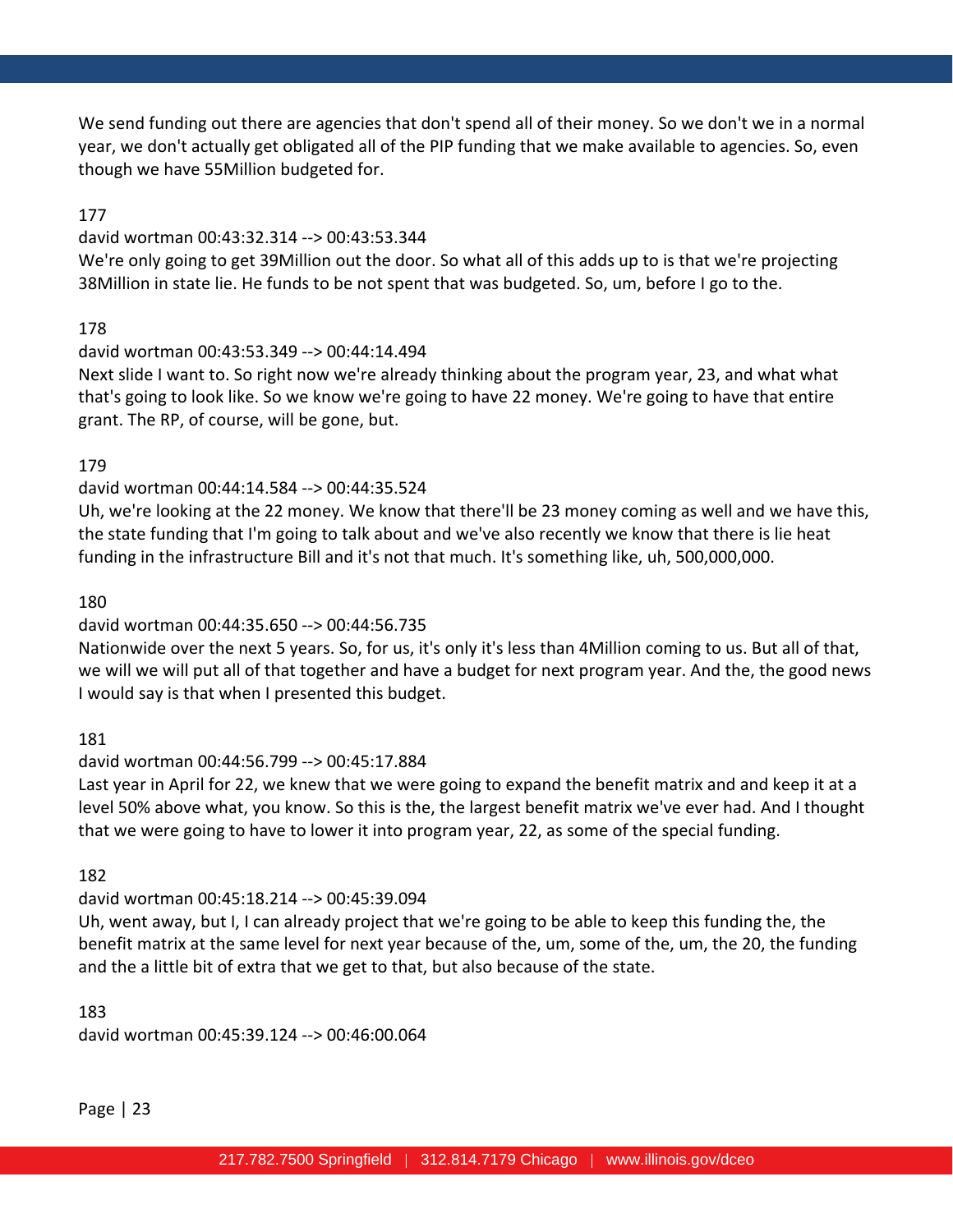Dollars that I'm going to talk about here next. So this is from a slide directly from the, uh, April meeting from 2020. so, 2, years ago this was when i1st talked to the pack about the borrowings that had taken place over the years from the state funds. So, uh, from.

### 184

#### david wortman 00:46:01.144 --> 00:46:20.584

2015 through 2020, you can see that there was, uh, quite a bit of funding was, uh, swept the I want to focus on these last few years. So we had a total of 142Million, uh, swept from 819 and 20. so.

## 185

david wortman 00:46:22.205 --> 00:46:33.725 What, uh, I recently found out, uh, the governor's office, uh, let us know that some of those borrowings were going to be repaid. And, um.

## 186

## david wortman 00:46:35.584 --> 00:46:56.644

All of this, uh, I, it, it hasn't been I haven't been told exactly how much and when they are going to be repayments made, but the 1 that I can talk about is the 1 that's actually hit the comptroller's office. So, uh, about a couple times a month, I always go to the controller.

### 187

# david wortman 00:46:56.765 --> 00:47:17.315

Website and look at the, um, look at our fund balances and look at our expenditures to make sure that things are making sense. And, uh, earlier this month, a 70Million dollar transfer took place from into the state funds. So, uh.

### 188

### david wortman 00:47:17.884 --> 00:47:38.764

Told us, uh, our physical office, and they let me know that there were likely going to be some repayments this year. I learned that probably 3 weeks ago. So I started watching and indeed we have had 70Million dollars repaid to the state fund. So, what all that means for us right now is that.

### 189

# david wortman 00:47:40.024 --> 00:48:00.064

When you look at our state dollars July 1st of last year. So the, the beginning of the program year, 22, we had 50Million dollars as our starting balance and some of our design of our program, the and weaponization program.

### 190

# david wortman 00:48:00.124 --> 00:48:21.154

Reflected that, um, in my numbers that we, that are were in my budget, we actually spent more than 100Million, which is our annual revenue into the fund. And we did that. Because, uh, there we knew that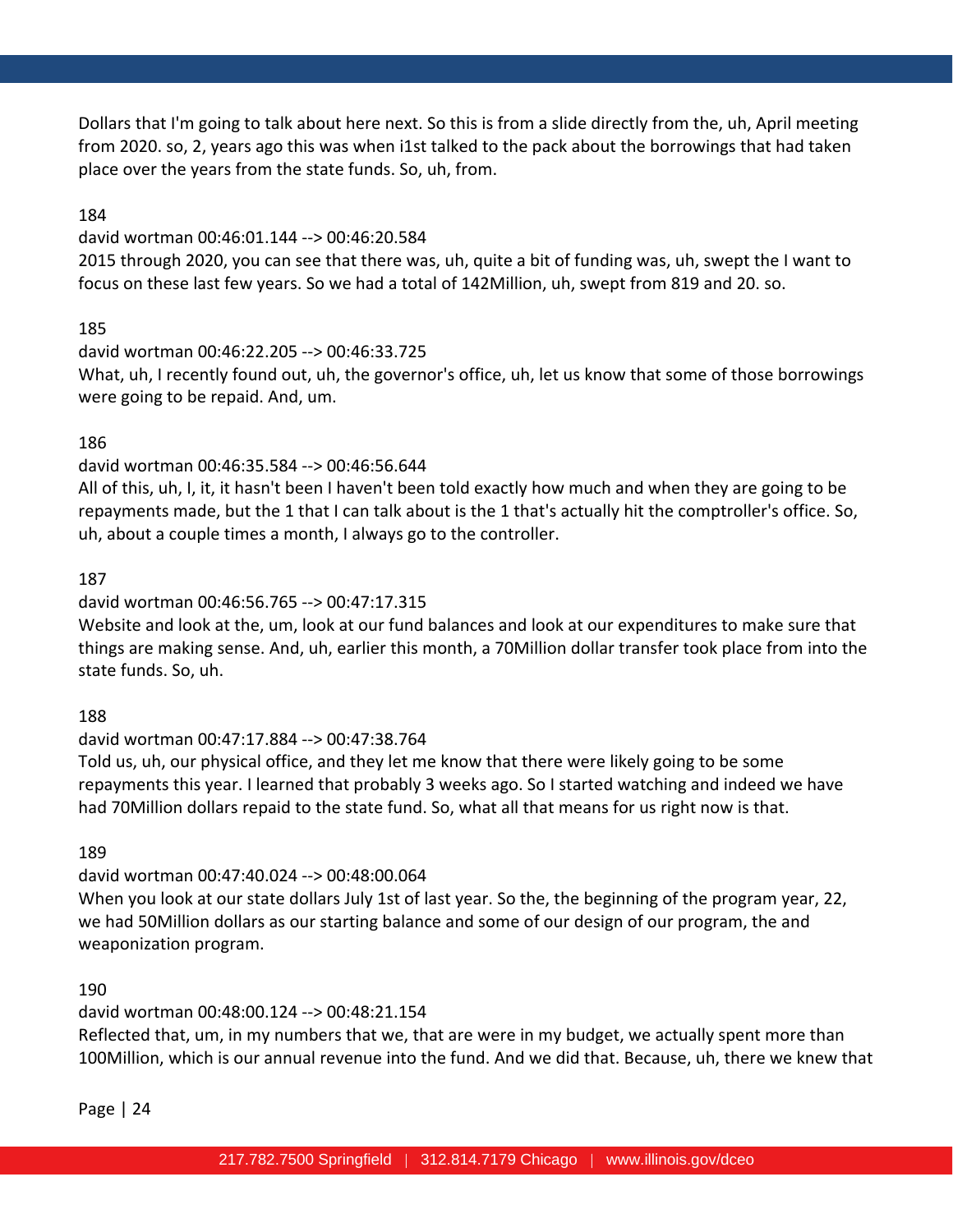there was going to be a balance, but the 50Million balance was larger than we even thought. But that was the.

#### 191

### david wortman 00:48:21.249 --> 00:48:41.224

Balance at the beginning of the year, and now we have 38Million that we know we're going to spend less than what was budgeted. So we started the year with 50Million. We, we're going to add 30Million during our normal program this year, because we're going to spend 38Million less than.

### 192

#### david wortman 00:48:42.425 --> 00:49:03.545

Budgeted and now we've had 70Million repaid to the state fund. So right now, today I can say that just I just, uh, considering our normal light heap operations. If we do nothing else we're going to.

#### 193

### david wortman 00:49:03.549 --> 00:49:24.694

And the state, the lie, he program year with 158Million dollars in the state fund and that's a lot of money. And the, my director's office and the governor's office they understand that that number is there. And we, I don't.

#### 194

### david wortman 00:49:24.699 --> 00:49:45.724

Have anything to announce today, other than that number is not going to stay that number, we are going to have to do some special programs at the end of the year to get funding out. So, right now, today, I don't know what that is. If you remember last year, I think we had we had an emergency meeting, I think, in April.

### 195

### david wortman 00:49:46.024 --> 00:50:06.964

Just prior to the pack meeting, I think that we're probably looking at something like that this year that, uh, as we understand, uh, from the governor's office exactly what our funding is going to be. Uh, we will be calling this group together, uh, for a a special meeting to talk about special programs at the end of the year. So.

#### 196

### david wortman 00:50:07.054 --> 00:50:26.554

Is that a you'd app is that supplemental? I can't say today. Uh, exactly what it's going to be, but I can stay with near certainty that there will be a special program at the end of this year. So, uh, I saw a couple of chats come across. Let me pause here.

# 197 david wortman 00:50:34.415 --> 00:50:43.025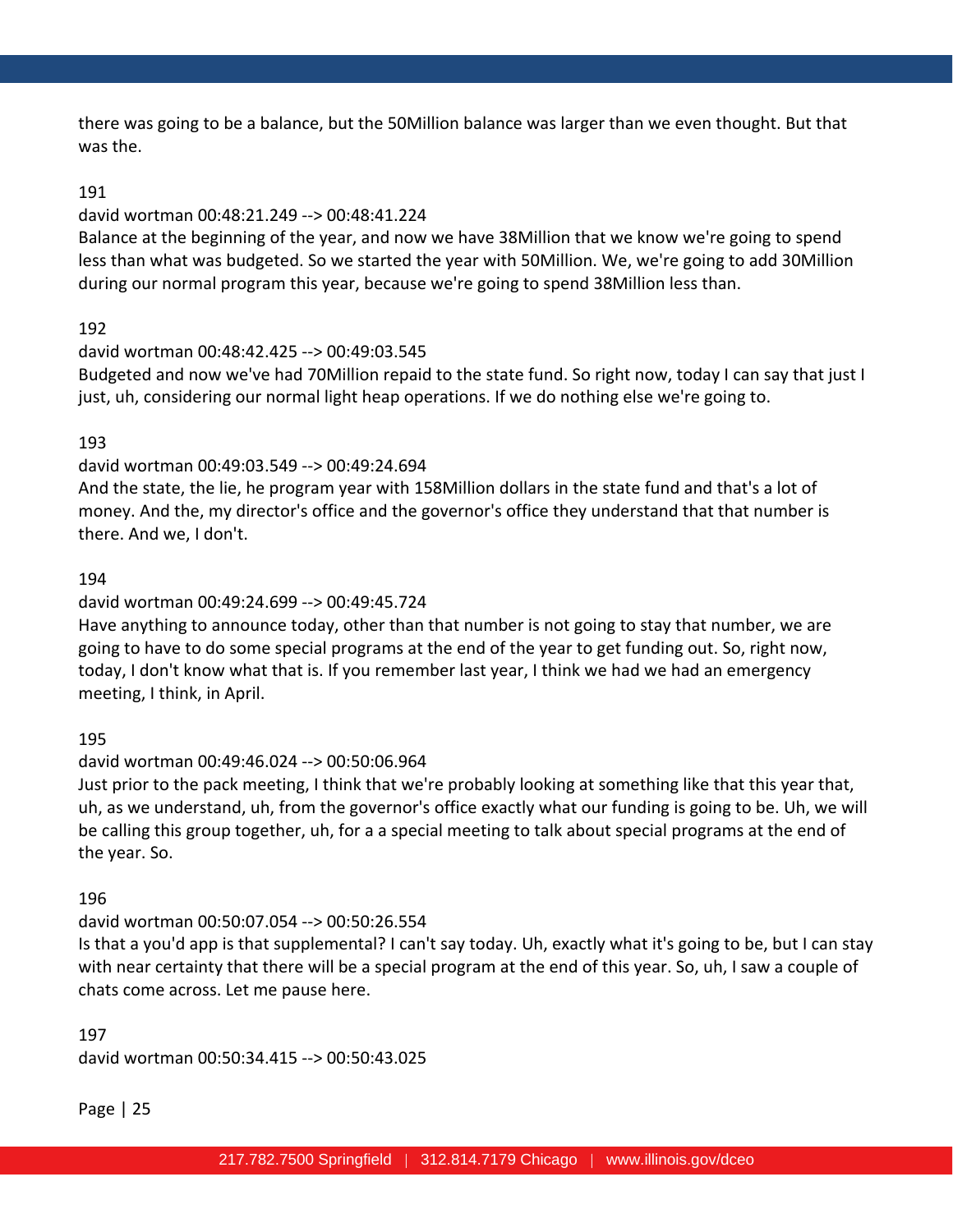Abigail ask is the, the 127 number of benefits unique households? Yes, that is a, uh, that's unique counsel. That's application.

### 198

### david wortman 00:50:45.514 --> 00:51:06.154

So, uh, and then Kathy said it's good to hear the benefit matrix will remain Hi, I agree. I think the benefit matrix being that that's a very good way to make sure that we get our funding out. I also like that, because it helps with the, the local agencies and and their administration. So.

# 199

## david wortman 00:51:06.244 --> 00:51:27.364

That's good. Ask, does the available funding match the demand? Well, every year, when, when I do the projection to, to try to figure out, you know, we really have 2 numbers. You've got the number of people that are gonna come in and then the average of how much you do per household, and you try to make that match and that's what we did this year.

## 200

# david wortman 00:51:27.369 --> 00:51:48.484

But you can see this year, we, because the, the 14Million from the HHS 21, we started off with more than we thought, and then we underspent. So we ended up with 38Million available. But the, the quick answer is, we always try to make it match, but there's a lot of moving parts.

### 201

# david wortman 00:51:49.024 --> 00:52:09.034

Long term, and I, you know, I've talked to internally I don't think I've ever said this at a pack, but long term I think a good way to handle. This would be to every year. Try to do that match where you've set up your benefit matrix with an assumption of how many people are gonna come in.

### 202

### david wortman 00:52:09.934 --> 00:52:30.814

You you'd be just a little conservative so that you, you're not going to run out of money. But then, if you end up with, uh, 30Million dollars, then at the end of the year, do a summer supplemental. So you could set up your program to have it. Where every year you think you're, you're likely to do.

### 203

# david wortman 00:52:30.844 --> 00:52:51.964

Supplemental, and that way, you can make sure you can get out the vast majority of your funding, but you can at the end of the year, take your balance down. So it's not attractive to any future administration or a borrowing. So that's generally speaking how.

204 david wortman 00:52:51.969 --> 00:53:13.114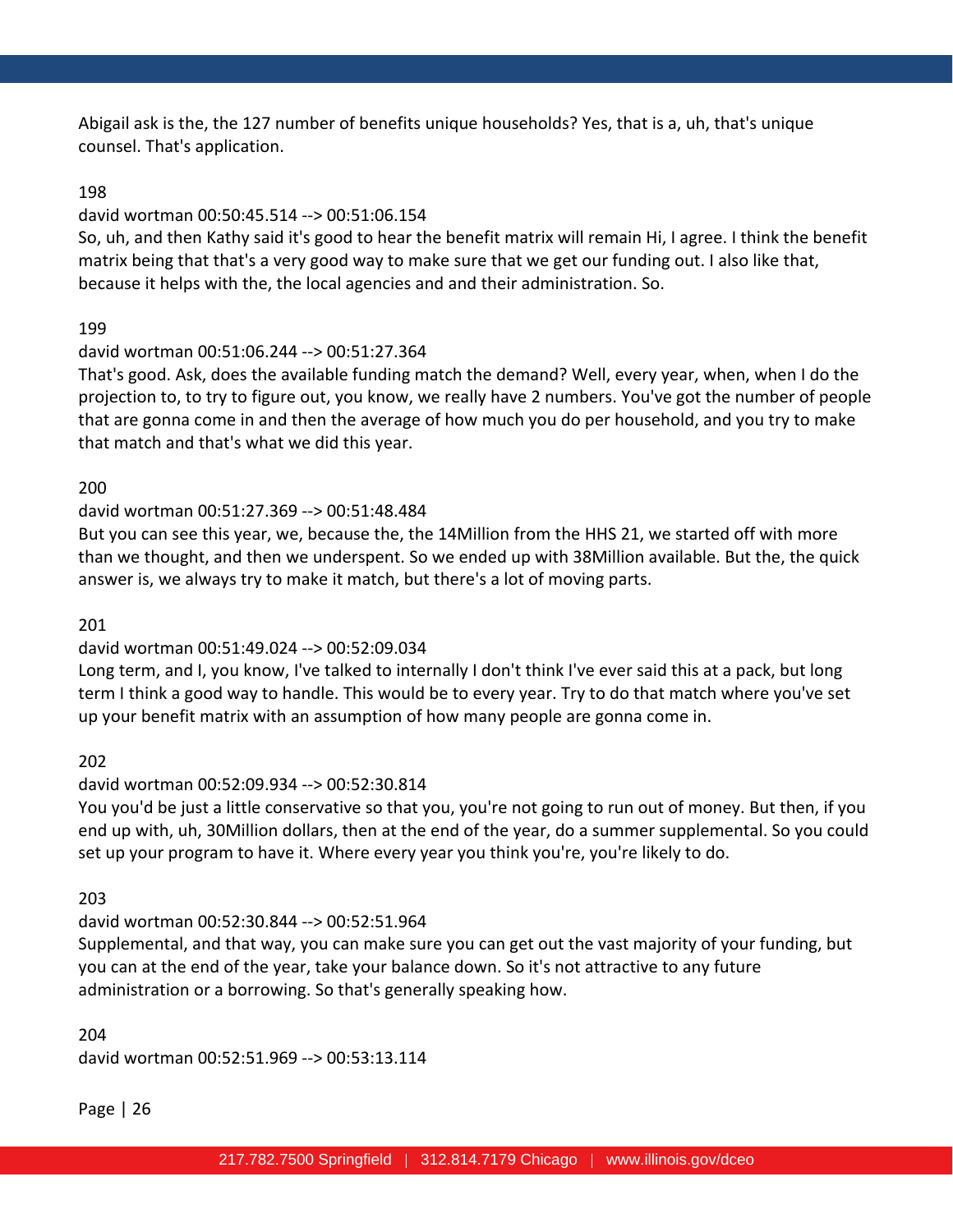Well, I think about the way that we should be budgeting and setting the benefit matrix. Let's see. What do you anticipate? The timing of the find out the governor's office? Yes, certainly by by April. Linda. Um, I think, uh, likely.

### 205

#### david wortman 00:53:13.120 --> 00:53:33.965

Prior last year, it was April, because frankly, the was, uh, thought about in mid March, uh, when the, uh, Swami rahul's office, uh, put out the notice of how many people were on the disconnection list and, uh, you know, we were coming off what was essentially a, uh, over a year, long moratorium, so.

#### 206

#### david wortman 00:53:34.954 --> 00:53:55.354

That was late this year, you know, we've had experience with it. So this year, I think, um, we still have a decision making process to move through, but I think it will be, uh, we'll know earlier than we did last year. Are there any other questions? I believe that's my last slide. Yes. Any other.

#### 207

david wortman 00:54:01.085 --> 00:54:14.435

Okay, so, uh, that is the end of my portion, my presentation so I will hand it back to Maria to talk about the program.

#### 208

#### Maria Gallardo 00:54:19.594 --> 00:54:37.714

Thank you David. Good afternoon. Everyone I will be providing the brief report. So a total of 39.3Million is currently obligated on behalf of 36,153 customers.

#### 209

Maria Gallardo 00:54:37.719 --> 00:54:58.714

That are currently enrolled in statewide, this represents around 24% increase in the number of customer served in 33% increase in the total amount, spent in benefits when we compare it to last year. During this point of time.

#### 210

Maria Gallardo 00:55:00.545 --> 00:55:18.905 Here's an average benefit comparison from per year 2022 so our current statewide benefit 2087 dollars versus last year at this time of the year. It was a 1007 dollars.

## 211

Maria Gallardo 00:55:21.124 --> 00:55:21.844 Um.

Page | 27 212 Maria Gallardo 00:55:24.454 --> 00:55:33.664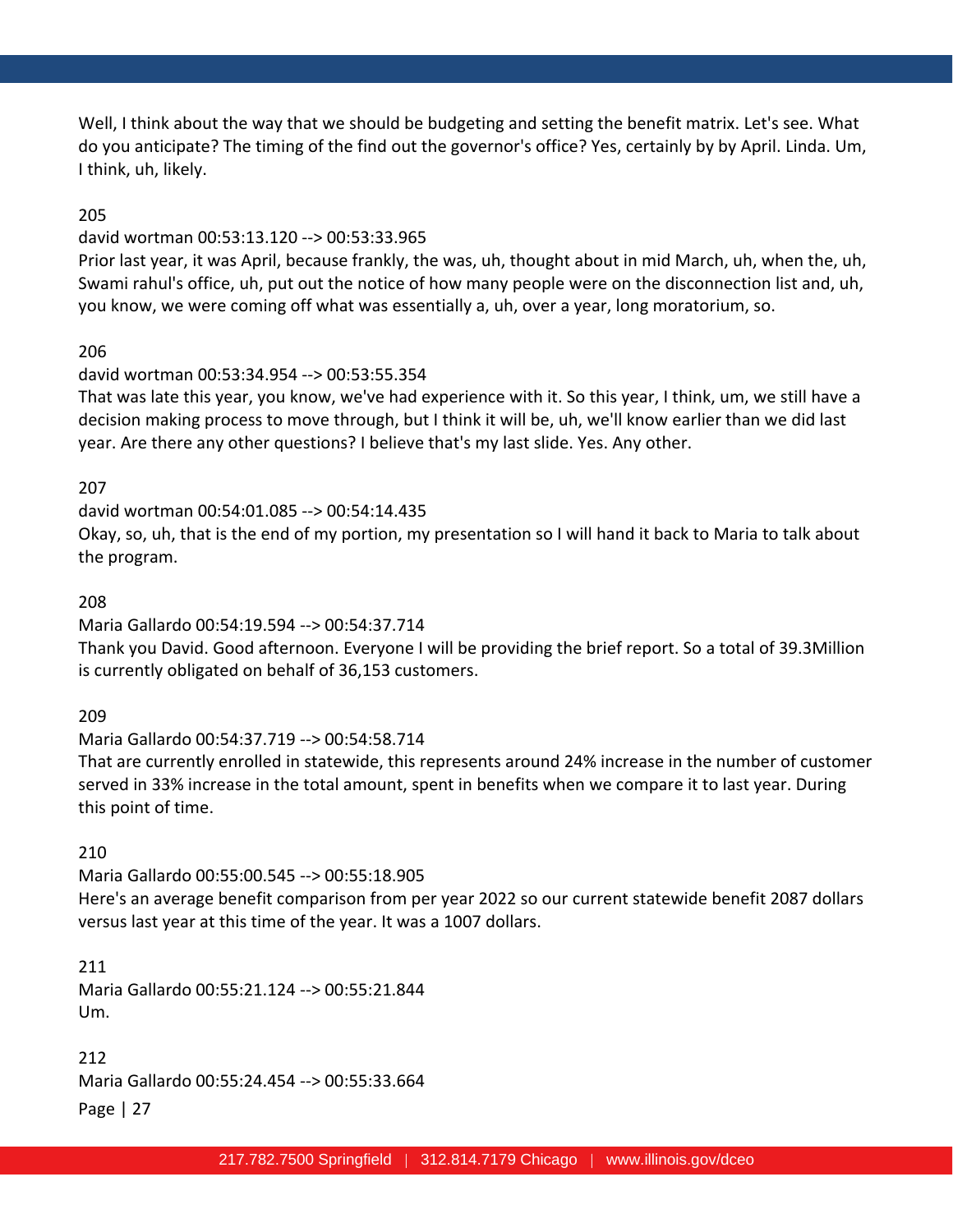Enrollment period, um, it's ending March 31st instead of December 31st or appeal.

# 213

# Maria Gallardo 00:55:35.045 --> 00:55:54.725

Um, delegates after this time will have time to process deep applications in stars after, uh, March 31st, and then starting April 1st, or when the runs out of funding old applicants will be offered at 1 time lucky benefit.

# 214

# Maria Gallardo 00:55:56.374 --> 00:56:15.844

So, I'd like to share with the pack that 2 weeks ago, we had the, uh, steering committee meeting meeting and that meeting, uh, 1 of the feedback that we received in terms of the end of the new people enrollment was.

# 215

# Maria Gallardo 00:56:16.474 --> 00:56:37.354

Whether we can extend that new enrollment after March 31st. So we know we had a conversation about that. So, at this time, uh, we're still considering that feedback and we are trying to make sure to understand whether they're going to.

# 216

# Maria Gallardo 00:56:37.654 --> 00:56:58.714

He impacts associated, for example, uh, we need to continue the conversation with our star speed ity contractors that support the system and make sure that when we are rolling over existing customers from 1, fiscal year to the next 1, while enroll.

# 217

# Maria Gallardo 00:56:59.014 --> 00:57:19.564

New customers, we don't have an impact in the system, so we currently are having those discussions. So we'd like to let, you know, at least us off today that we're still considering, you know, that that input or feedback that we receive the steering. So we'll definitely.

# 218

# Maria Gallardo 00:57:20.375 --> 00:57:39.605

You know, keep everyone informed with that, uh, in terms of, uh, funding guidance, uh, has been working with, uh, who were about to receive a lack of funding or and nobody's seen stars and have been adding.

# 219

# Maria Gallardo 00:57:41.134 --> 00:58:02.134

Funding to them after some discussions that we have had, we send out a guidance to the agencies on December 10th, indicating that we were making, you know, additional funding level to the needed. So that have either obligated their regional.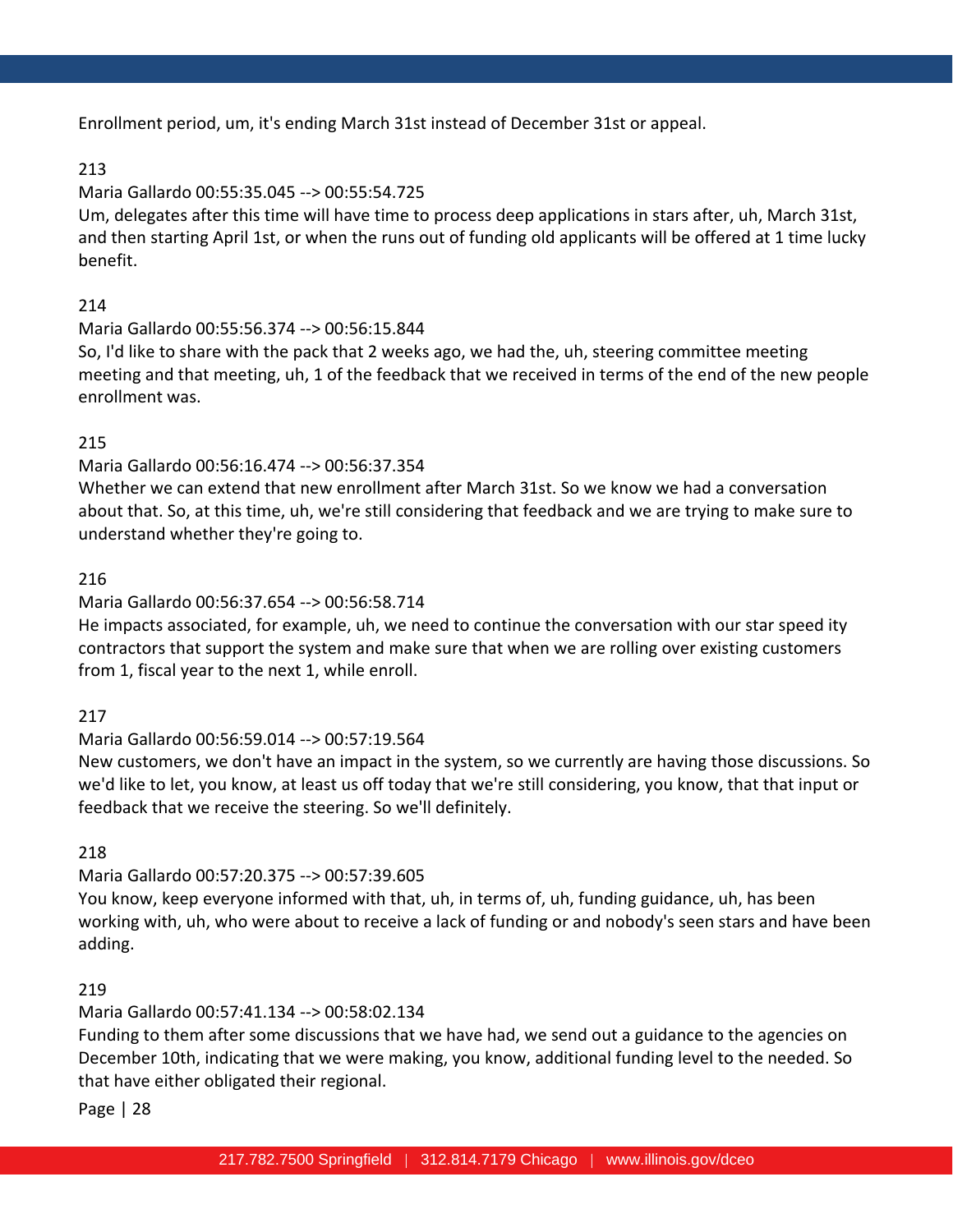# Maria Gallardo 00:58:02.169 --> 00:58:23.224

Bonding or would like to continue expanding their deep enrollments they could submit a request for additional phones up to 50 of their current budget allocation in will be evaluating those requests. And then.

# 221

# Maria Gallardo 00:58:23.319 --> 00:58:44.224

Modify their, their, their budgets, you know, accordingly. So, uh, the alleys that have stopped accepting new applications due to funding availability or admin barriers uh, currently, we have 2 agencies. Those are, uh, they stop taking.

# 222

## Maria Gallardo 00:58:44.524 --> 00:59:05.614

Publications on October 1st, we'd have to say with them, particularly. Unfortunately it was a legal that timing, you know, in regards of funding availability at that time. And our analysis of how much could be either allocated to them or move around. And then.

## 223

## Maria Gallardo 00:59:05.645 --> 00:59:26.285

The other agency, uh, password, which they are the emergency provider for the Livingston and meclizine counties. So that office administering and beep in the area, you know, they ask if they could be stopping.

# 224

# Maria Gallardo 00:59:26.944 --> 00:59:47.284

New applications as of December 31st, because of admin barriers at that office in particularly. So, uh, they like I say, they stop in these 2 counties, but then the other counties administered by task would they are continuing serving new customers.

### 225

# Maria Gallardo 00:59:49.114 --> 01:00:09.004

Uh, this is just a reminder that, uh, we also, uh, because we already know remote, uh, application setting that we also have available for repeat customers that they, uh, portal that they can upload their documentation. If they choose this option. And here's the address.

# 226

# Maria Gallardo 01:00:09.124 --> 01:00:28.264

They can go to and upload their documentation. This is available to both, uh, people, customers, but also applicants in. That's the end of the, uh, P portion right there. Any questions.

# Page | 29 227 Maria Gallardo 01:00:30.219 --> 01:00:31.354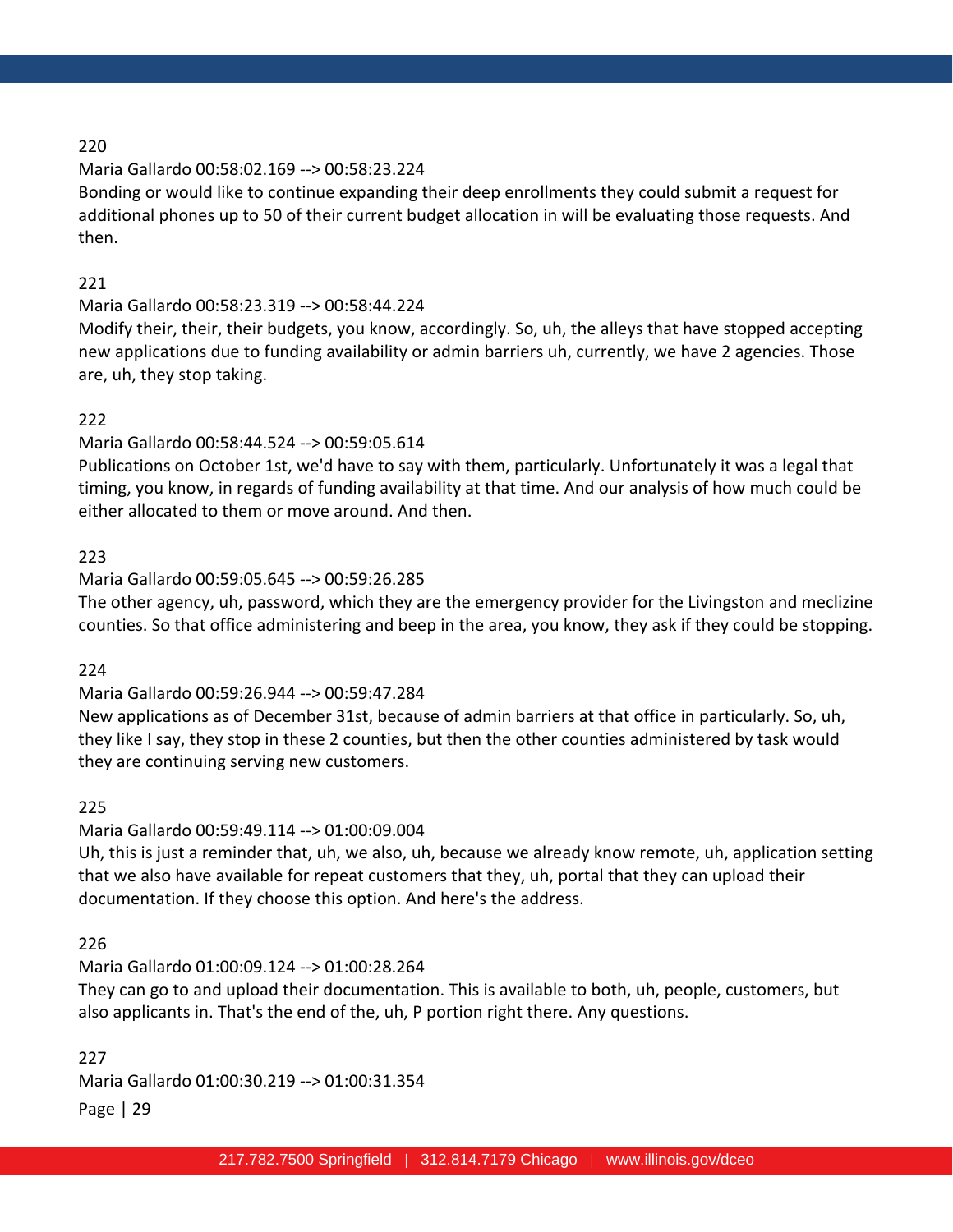We look at the chat.

228 Nichole Owens 01:00:34.624 --> 01:00:37.594 This is Nicole from hello?

# 229

Maria Gallardo 01:00:38.014 --> 01:00:38.584 Hi, Nicole.

230

Nichole Owens 01:00:38.974 --> 01:00:55.594

When we think about the amount of dollars that are available, versus what is gonna be allocated, do we have any plans in place? And, I don't know, maybe the Las would have to speak to it, but to try to get as much of those funds allocated as possible before the program.

231

Nichole Owens 01:00:55.625 --> 01:00:55.925 In.

232 Maria Gallardo 01:00:57.875 --> 01:01:00.215 Are you asking specifically about being.

233

Nichole Owens 01:01:01.955 --> 01:01:03.395 Yeah, specifically for.

234

Maria Gallardo 01:01:06.244 --> 01:01:26.614 So so, so your question again, whether, you know, the, uh, when we look at the amount that they have spent so far, whether is, the question is whether we will be able to spend entire, uh, paper location, is that.

235 Nichole Owens 01:01:26.645 --> 01:01:28.595 Question that that would be great, but I don't know.

236

Maria Gallardo 01:01:32.795 --> 01:01:33.365 So.

237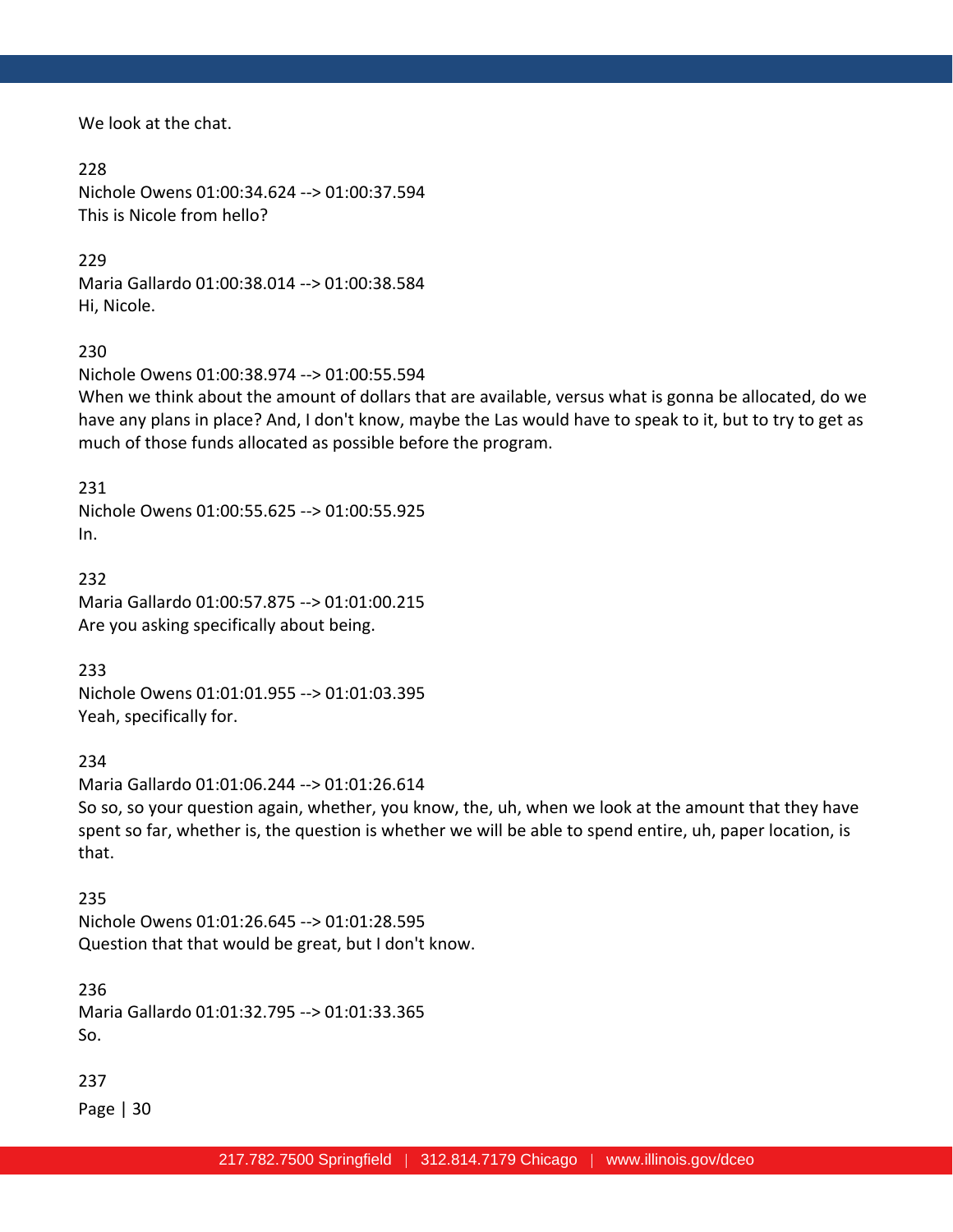Nichole Owens 01:01:33.725 --> 01:01:37.625

Yeah, how do we get that gap closed? Even more, I guess, is the question.

# 238

# Maria Gallardo 01:01:38.405 --> 01:01:51.815

So so, at this time, you know, I guess the best response that I can give, and any other members can jump in here too. Uh, we are monitoring the, uh.

# 239

# Maria Gallardo 01:01:52.414 --> 01:02:12.964

Um, I guess expenditure with and when we're noticing that an agency it's lower in their expenditure, you know, we're having a conversation with them and saying, hey, you know, can you administratively speaking, you know, continue enrolling customers at least.

# 240

# Maria Gallardo 01:02:13.174 --> 01:02:32.974

Til March 31st and if so then we can either move things around, or we have been in some cases, the obligated, some of the state like heat funding, and then, uh, moving some of those funds to state deep. So then we can continue satisfying.

# 241

# Maria Gallardo 01:02:34.505 --> 01:02:55.205

Enrollment, so we have been working with the agencies, you know, more actively this hearing that away. So, with the hopes that we can continue with the majority of the state wide can continue enrolling new customers until at least March 31st. So, hopefully, then we can.

# 242

Maria Gallardo 01:02:56.074 --> 01:03:01.984 You know, um, more funds up until that point that answers your questions.

# 243

# Nichole Owens 01:03:02.764 --> 01:03:15.604 It does help Maria and if there is anything, I don't want to speak for the other utilities. I know we really want to try to get the word out to customers. So they can have an awareness of and to enroll. We're even monitoring what.

# 244

Nichole Owens 01:03:16.895 --> 01:03:27.815 Customers are we seeing coming online so if there's anything that we can do to support at least I'll just speak for comment and assisting with the Las. We can offer that.

Page | 31 245 Maria Gallardo 01:03:29.465 --> 01:03:37.745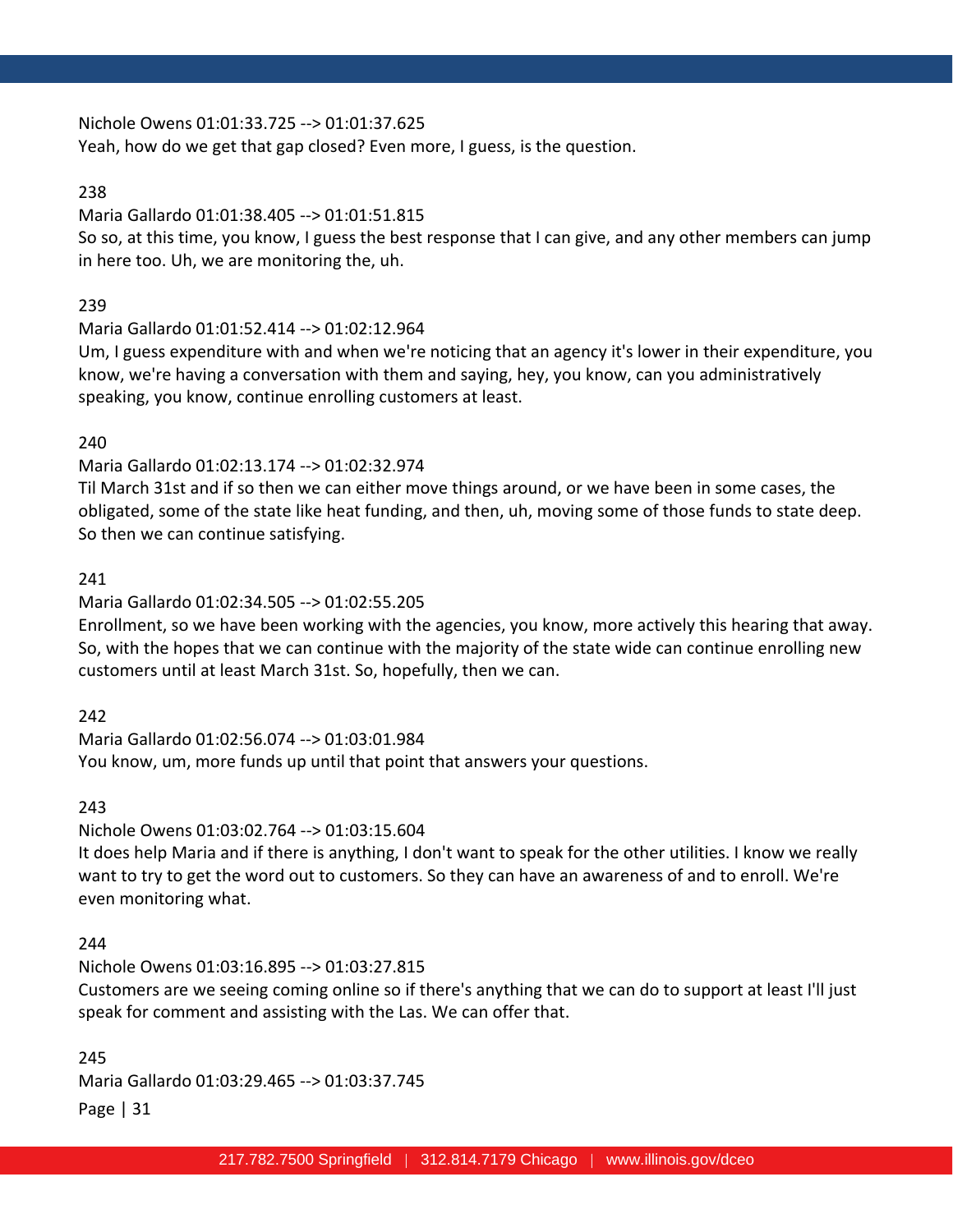Okay, appreciate it because, and you know what I want to also take over the opportunity to also, you know, special things.

# 246

# Maria Gallardo 01:03:37.774 --> 01:03:58.534

To the agencies, because they also you can tell that they have been, um, pushing more people to those customers of course, that, you know, have a a big participating utility. So you can tell that they have been also increasing their outreach efforts. Um, I know. So, I'm seeing.

# 247

# Maria Gallardo 01:03:58.924 --> 01:04:20.044

I guess a question from Martha, uh, stating that, you know, they have been a rock for has been observing that big clients are getting kind of, you know, a higher CPR, you know, this year, compared to last year that they wouldn't be able to afford that monthly CPR and she's asking.

# 248

# Maria Gallardo 01:04:20.050 --> 01:04:40.805

We can direct some additional funds for them to help them. So, you know, I guess my my answer will be so, thank you for, for providing that in with Martha, you know, I don't know what kind of, you know.

# 249

# Maria Gallardo 01:04:42.574 --> 01:05:02.134

Uh, we can redirect to that, or whether you were asking, you know, from the utility perspective, uh, you know, to help them that, but definitely will will take that internally in and have a further discussion about that. 1. um, and then there's another 1.

# 250

# Maria Gallardo 01:05:02.435 --> 01:05:23.255

From Jennifer jayega, Jacob, is it possible to allow a for a big customer who has experienced a significant increase in CPR? So currently according to our fully CVS, or will be no, they must at the time of the application or at the time of their.

# 251

# Maria Gallardo 01:05:23.499 --> 01:05:43.534

Certification those customers will be presented with that benefit comparison where they will know how much will be their CPR, et cetera. So, in those cases where a customer will not be able to afford that monthly CPR, then most likely that person will select that.

# 252

# Maria Gallardo 01:05:45.034 --> 01:06:05.044

So, I would say currently, you know, based on our current policy, you know, the answer will be. No. Okay. And then, you know, Cathy disagrees with Martha that we have had people drop because they can afford their many of these households are signed up with aris and paying too much.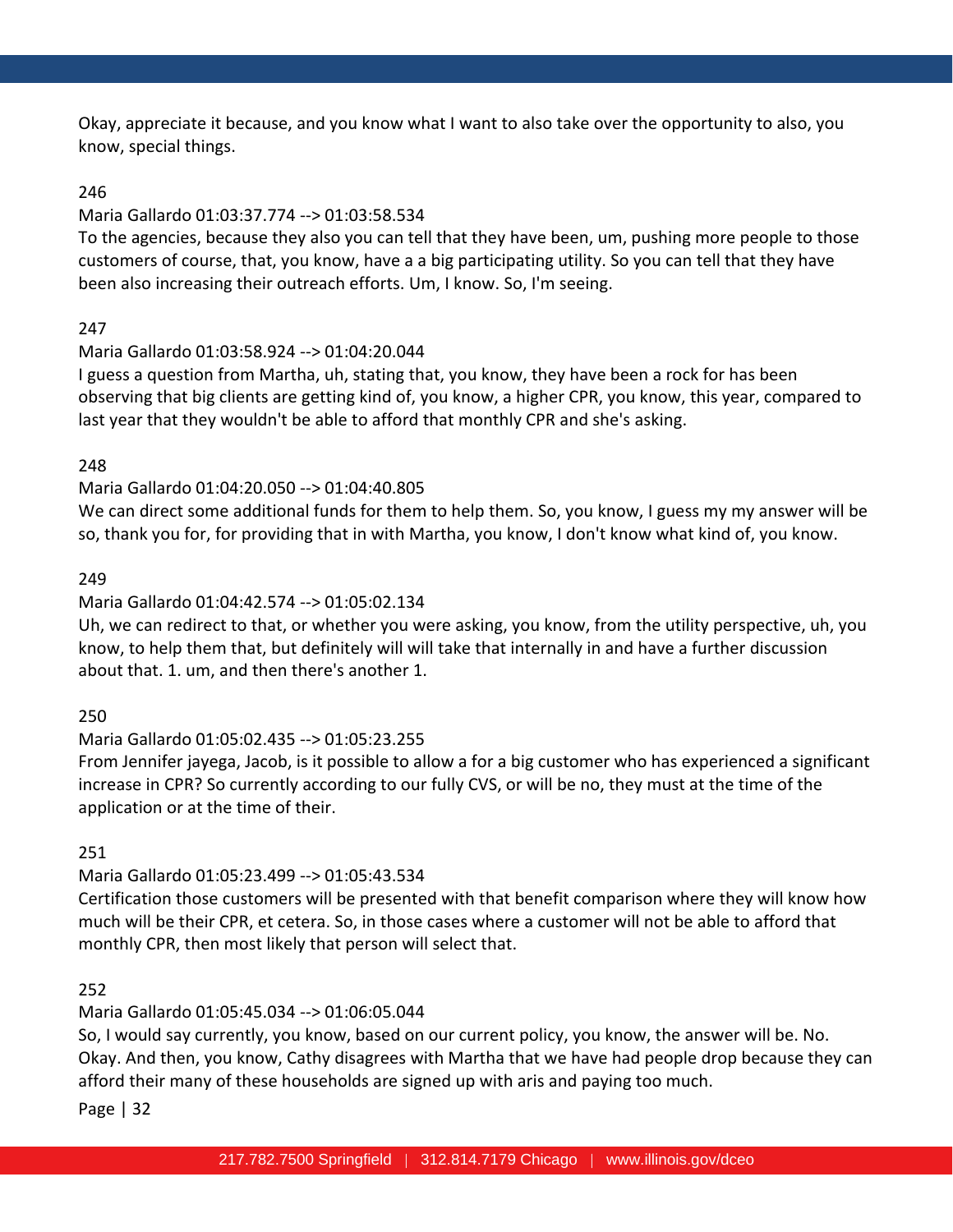Maria Gallardo 01:06:07.745 --> 01:06:17.735 Okay, good, good feedback. Now it may be, you know, you guys can provide a little bit further.

### 254

## Maria Gallardo 01:06:19.954 --> 01:06:40.204

So because we are presenting the customer with a benefit comparison, and they know what will be their monthly payment. And at that time, you know, they must understand that if they sign up for repeat, then, you know, they're going to be locked into people until the next program year.

# 255

# Maria Gallardo 01:06:41.105 --> 01:06:59.945

I'm curious to know why it's going through the customer's mind at that time when they are making that informed decision, but then few months after they cannot afford the is it because they are losing some income in the meantime, or what is the, you know, the thought process there from the customer perspective.

256 Leslie Ann 01:07:01.505 --> 01:07:02.135 Maria.

# 257

# Leslie Ann 01:07:17.105 --> 01:07:32.735

Agencies have had to do something like that in the past, because they were getting such high CPR and I thought it had something to do with the budget bill and how it was calculated. But I don't know if you can refresh my memory or everyone's memory on that.

258

Maria Gallardo 01:07:33.485 --> 01:07:36.635 Yeah, so 11 comment about the.

# 259

# Maria Gallardo 01:07:37.324 --> 01:07:56.524

More like research, just a reminder to everyone that, um, if it's a customer that it's recertified at that point, if the customer is in good standing with the utilities and they said, you know, you know, but now my budget bill went up CPR.

# 260

# Maria Gallardo 01:07:57.214 --> 01:08:17.943

It's going up, I cannot afford this any longer that we also can issue are true of adjustment benefit when dropping that customer from peak. So then we can basically serve that customer with the, you know, and make it equitable with how much they would have received.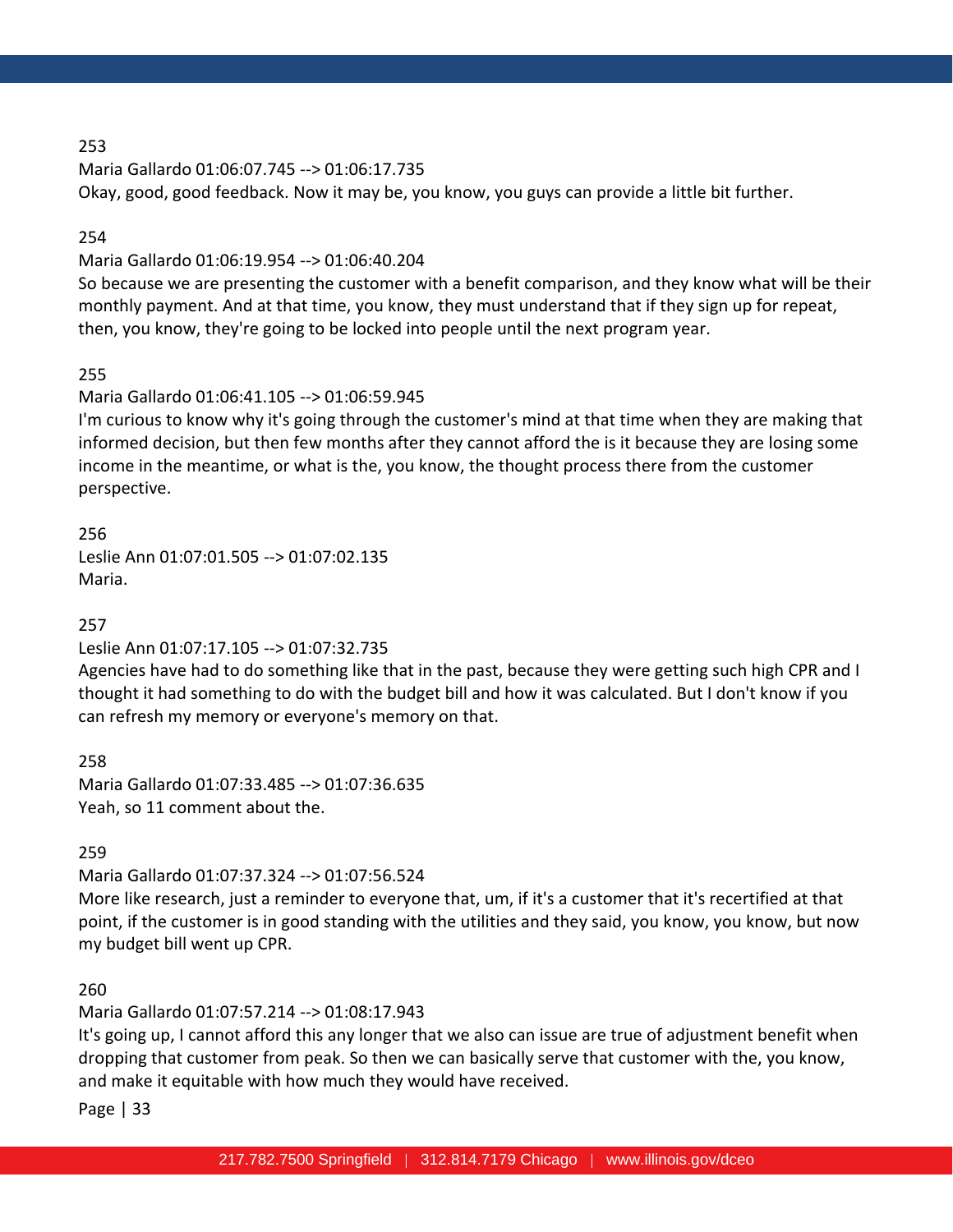Maria Gallardo 01:08:18.275 --> 01:08:22.595 Uh, so, you know, that's another, um.

#### 262

Maria Gallardo 01:08:23.799 --> 01:08:37.145

I guess recourse that we have currently uh, okay, Martha saying that these are people getting maximum benefit for both utilities and that their budget bills are are very high.

263

Maria Gallardo 01:08:42.365 --> 01:08:48.545 Yeah, uh, so, yeah, so, you know.

#### 264

Maria Gallardo 01:08:50.645 --> 01:09:11.734

Definitely, you know, the, this is, you know, I, I guess I good good examples to, you know, I guess, keep the conversation. So, you know, Martha, if you have any also any suggestions on what exactly. Deal with these situations where, you know, more, you know, very happy to.

#### 265

Maria Gallardo 01:09:12.214 --> 01:09:32.825

To the leaders and continue the discussion, because we recognize that definitely there are a segment of the population that the situation could happen in some cases. A true up, you know, like you were saying, could not be already, depending on the time of the year, particularly they may have already received a big chunk of.

266

Maria Gallardo 01:09:32.890 --> 01:09:40.595 For benefits, so they have too much left against their amount at that time. So.

#### 267

Maria Gallardo 01:09:46.984 --> 01:10:03.574

So, yeah, my my thought, we can definitely have a further discussion with you guys, you know, off the line and, you know, Kathy as well. So, you know, if you have any particularly suggestions on these ones, we, we appreciate your your thoughts too.

## 268

david wortman 01:10:10.804 --> 01:10:13.534 Okay, any other conversation on that.

Page | 34 269 david wortman 01:10:19.744 --> 01:10:28.024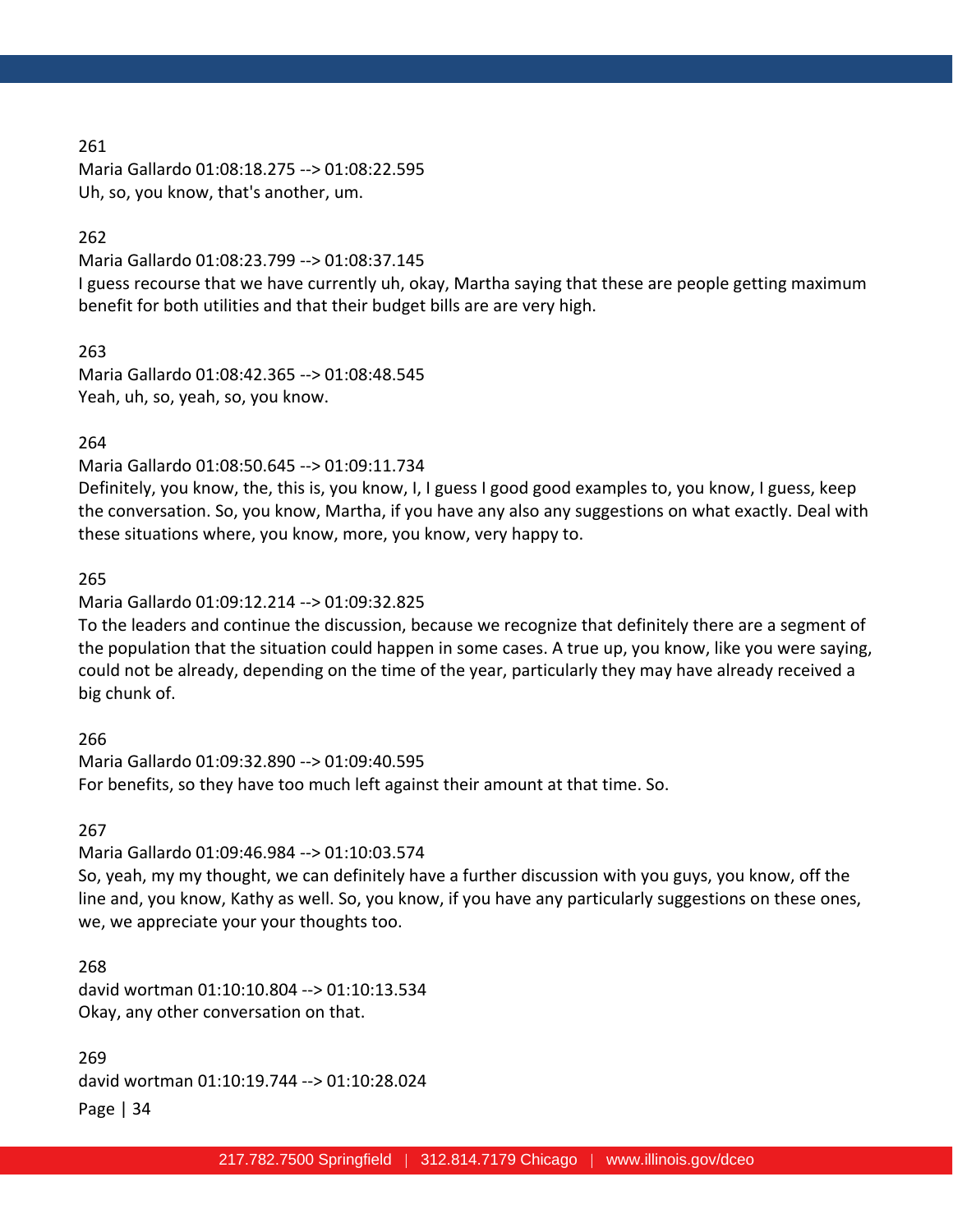Maria, uh, for the other business, um, who, uh, is that am I talking about that?

## 270

Maria Gallardo 01:10:30.364 --> 01:10:30.904 Yes.

# 271

Maria Gallardo 01:10:35.524 --> 01:10:45.334 So, yes, so I think for the, for the goal of that 1 was more about bringing everyone, uh.

272 david wortman 01:10:45.334 --> 01:10:45.904 Awareness.

# 273

Maria Gallardo 01:10:46.024 --> 01:10:54.154 They're not aware and we provided, uh, you know, key points to, to share with everyone about those various inspirational.

274 Maria Gallardo 01:10:54.934 --> 01:10:59.554 Uh, you know, ask that that bill has, so I think that was the goal.

275

david wortman 01:10:59.584 --> 01:11:15.814 Okay, yeah, so it is good to, to just watch what happens in Washington and, you know, the, I would say the likelihood of this becoming law is not great, but it shows just the discussion that is.

276

david wortman 01:11:15.820 --> 01:11:36.965 Going on in Washington, uh, the heating and cooling relief act, uh, that was introduced, I believe by Senator marquee. I think, uh, but it's aspirational, I think is the good word. It would greatly expand the program and, uh, we had the bullet points that were sent out.

277

david wortman 01:11:36.994 --> 01:11:37.924 Is that correct?

278

Maria Gallardo 01:11:40.384 --> 01:11:57.574

Yes, W, we send out a copy of the appeal, uh, with the pack discussion documents when we send that out, uh, last Tuesday. And then also we provided, you know, bullet points. Some of the key points, uh, to bring, you know, everyone aware of, you know what? The bill.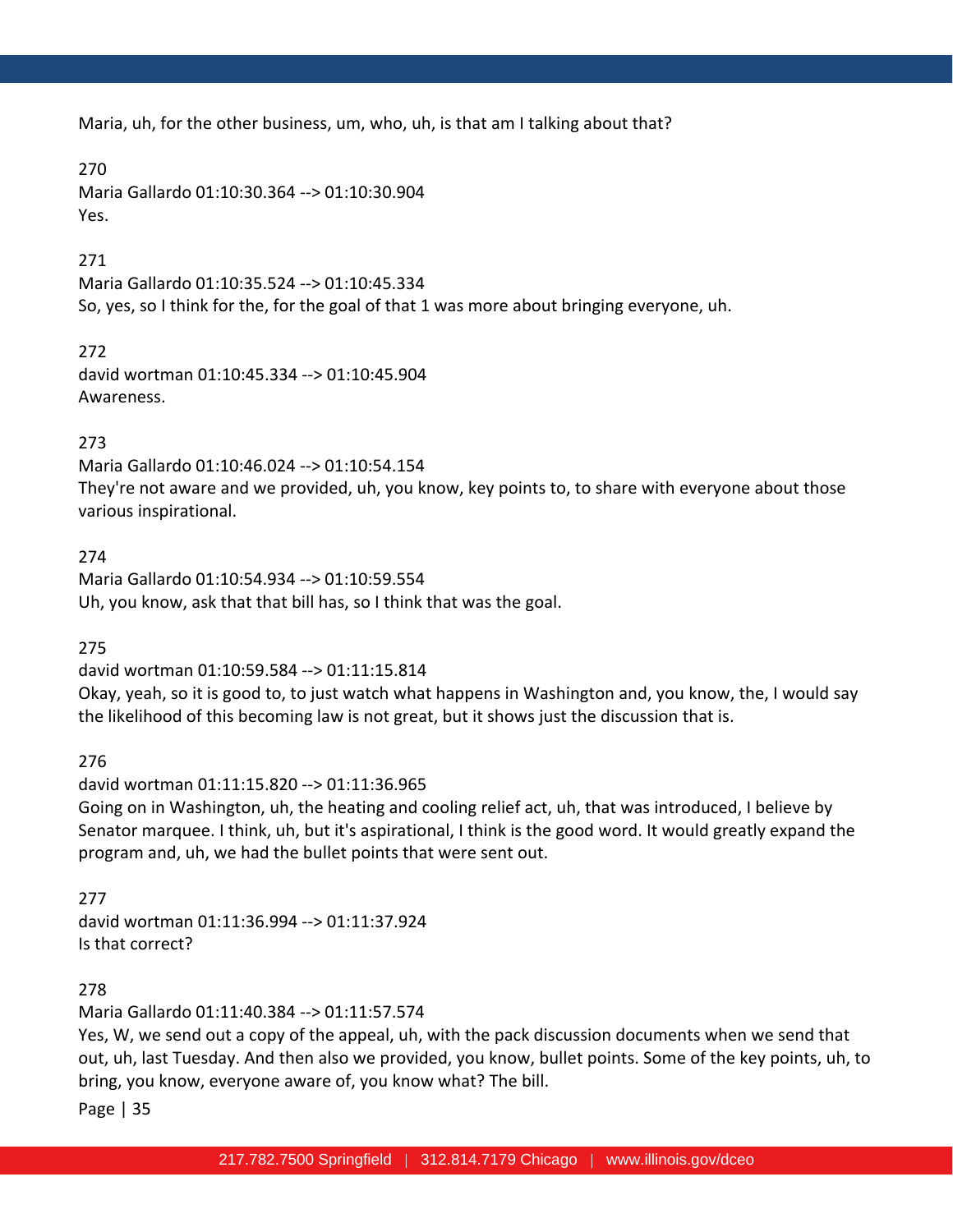Maria Gallardo 01:11:58.474 --> 01:11:59.344 He's asking.

#### 280

david wortman 01:12:00.094 --> 01:12:18.994

Yeah, so it's very early in the process of that. But, uh, you know, look it over and you can see that, uh, if if anything close to this gets passed, that it would mean great changes for, uh, for our program and positive changes that would say. So, I don't have a lot other to say.

### 281

david wortman 01:12:19.294 --> 01:12:31.264 If anyone has questions or comments about it on my staff, or on the line, just, uh, you can come off mute and say, but it is something that we're watching but it's early in the process.

### 282

david wortman 01:12:36.664 --> 01:12:54.514 Okay, hearing nothing on that. Um, I will just say, uh, at close here that I, I'm not someone who by nature needs great escalation, but I expect that at least a, a array that we were getting 70Million dollars repaid.

#### 283

david wortman 01:12:55.384 --> 01:13:02.494 And I saw nothing in the chat so you people are a hard audience that we didn't even get a, for that.

### 284

Larry Dawson 01:13:04.054 --> 01:13:06.904 You didn't see my, you didn't see my clapping hands there. David.

285 david wortman 01:13:09.544 --> 01:13:09.994 Yeah.

286

Kim Bond 01:13:11.704 --> 01:13:12.424 Over here.

### 287

david wortman 01:13:19.594 --> 01:13:36.634

I was pretty shocked myself that morning when I, when I logged on to the, uh, the comptroller's website I'm like, is what is this wrong? And I had been notified that there might be a repayment. They didn't tell me how much and when I saw that number, I was like, oh, wow so that's, uh.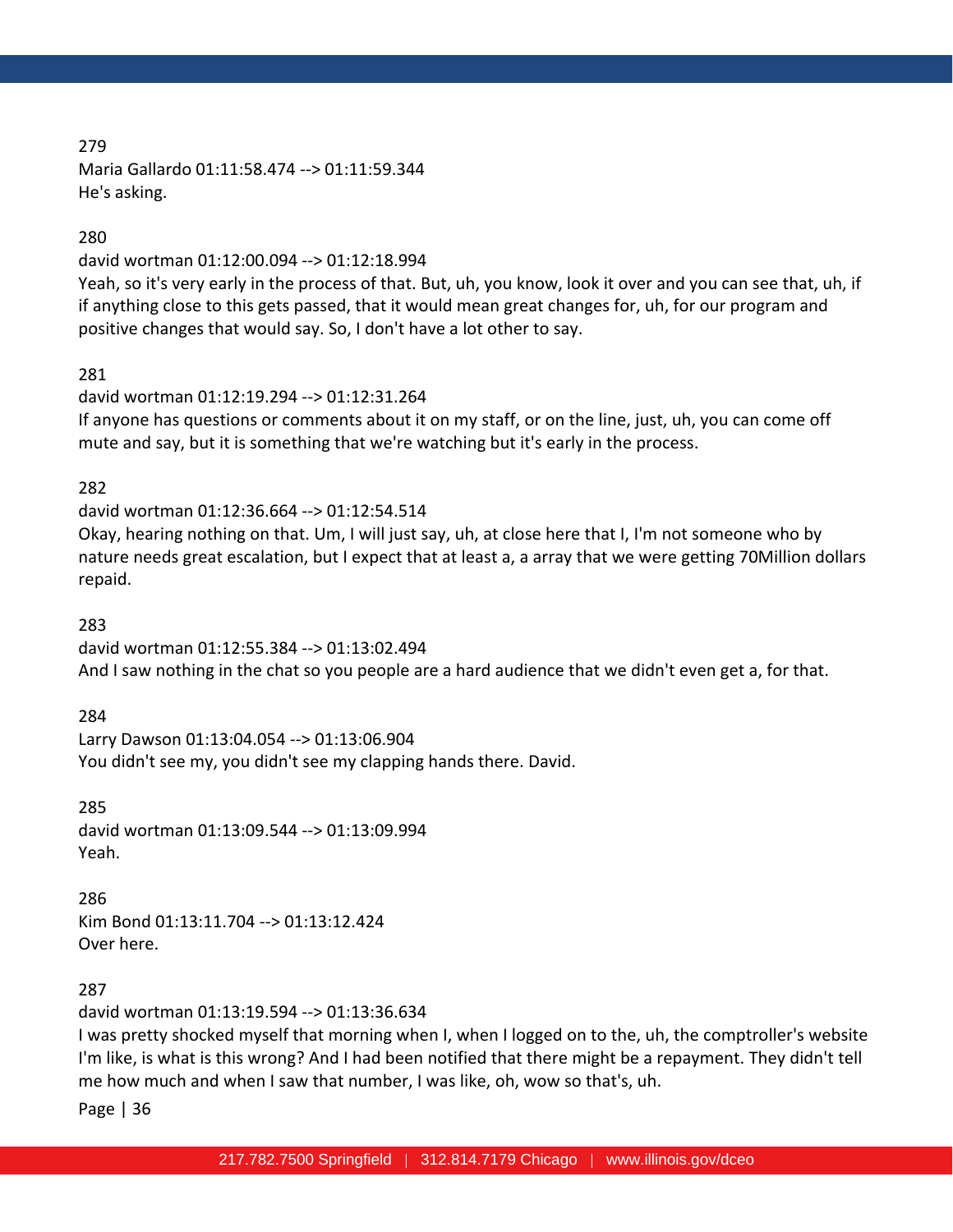david wortman 01:13:36.844 --> 01:13:50.314 Nearly 50 of what was borrowed in, from 2018 to 2020 and, um, you know, there's, there's no promise, but I've heard that that may not be the end that we may. There may be more so.

### 289

## david wortman 01:13:53.374 --> 01:14:13.264

I didn't find, you know, this is all in the last few weeks for me it's great news for us. Uh, and, um, I do know the governor has a budget speech next year or next week, uh, next Wednesday and, um, I don't know what, you know, I don't know what his speech is, but I know that, uh, I was asked to.

### 290

david wortman 01:14:13.479 --> 01:14:23.044 Some of our data for that so I don't know if he'll talk about our programs, but I think it's possible. So good to know.

291

david wortman 01:14:24.934 --> 01:14:25.504 Let's see.

292

david wortman 01:14:28.234 --> 01:14:35.224 Yes, thank you. So the, the 1 last thing I would say, um, how will the utilities be notified?

293

david wortman 01:14:38.765 --> 01:14:58.595

The, um, I think Aaron, Aaron, you may be talking about the 80%. So the, and the 80 for for the group here, what that's referring to is in the energy assistance act last year, there was a, uh, a section that if we spend 80% of the.

294

david wortman 01:14:58.625 --> 01:15:19.745

Fund in a year, it triggers an increase in the meter, charge a 33% increase in the meter charge and that can be done 3 times in 3 different years to essentially double the amount. And there's the way that that was interpreted and.

295

david wortman 01:15:19.774 --> 01:15:40.894

And, um, actually, it was Stacy, a comment that, uh, brought it up in the meeting that we had with the, the way that's interpreted, uh, by the lawyers, is that the 80 refers to the amount of, uh, funding that is available in the state fund that year. And since there was a 70Million dollar repayment, I don't think that.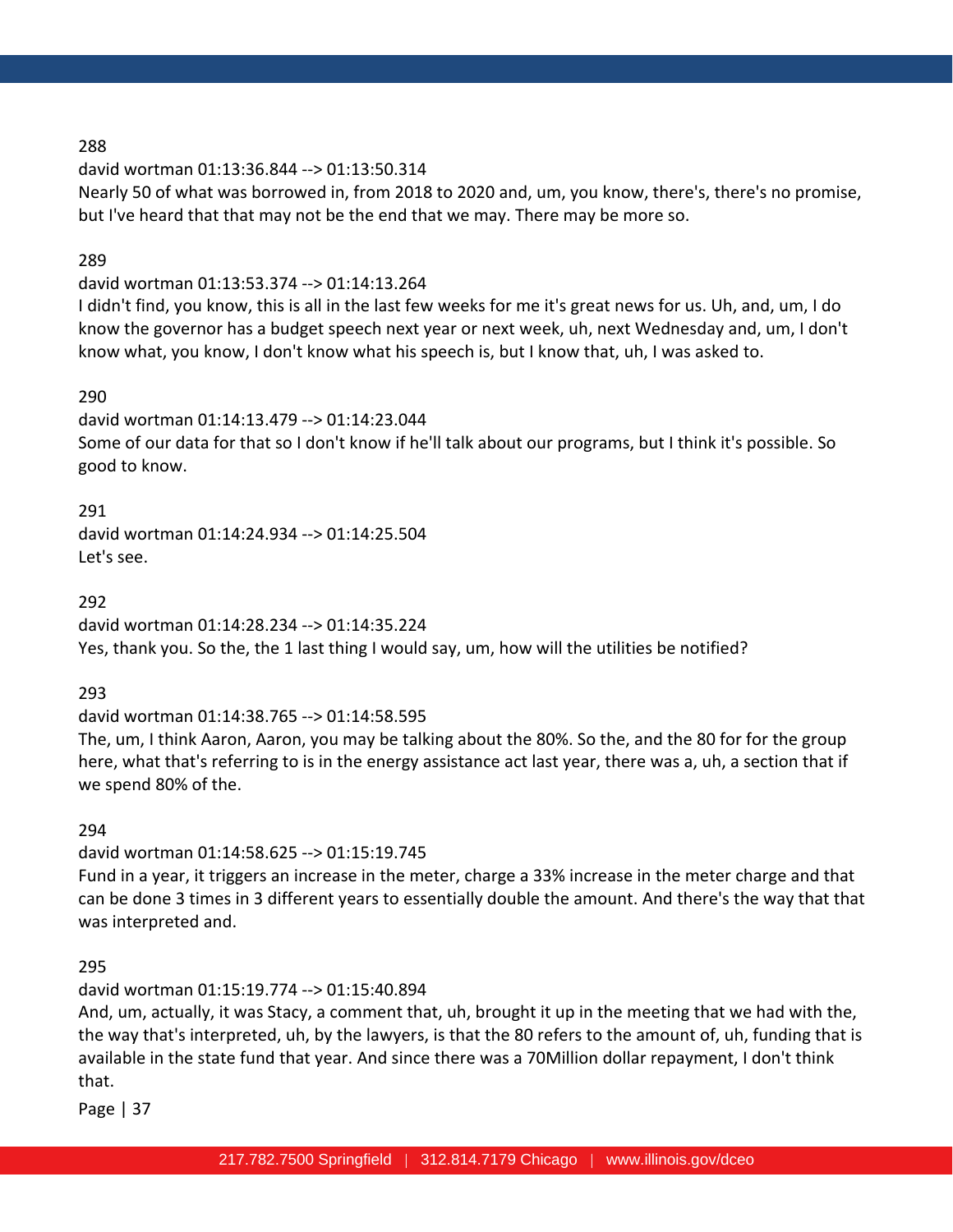### david wortman 01:15:40.899 --> 01:16:01.894

There's any way well, not we're not going to get to the 80%, so we will not trigger a meter charge increase this year. There won't be a meter charge increase January 1st of 23 and with the amount of funding that we have available. I think that that's reasonable there. We have.

### 297

david wortman 01:16:02.224 --> 01:16:06.244 Funding, so, Larry, did you want to say something.

# 298

Larry Dawson 01:16:06.634 --> 01:16:17.704 No, no, I was just saying, it probably is a good thing that we hold off and be able to do some gap filling. Once some of this excess funding is, uh, extended.

299

david wortman 01:16:18.004 --> 01:16:23.194 I agree and, you know, I think I think we're our program right now is in a great position.

## 300

# david wortman 01:16:23.225 --> 01:16:44.345

Because we have now that we've actually received repayments, we can plan now with the benefit matrix level and special programs and such. We can, we can plan and given that. We know that the trigger remains in the act and that if.

# 301

# david wortman 01:16:44.374 --> 01:17:05.284

Spend a certain amount that there will be, uh, funding available going forward, uh, we, we may be able to keep the benefit Matrix, uh, at a higher level, uh, on into the future. And I know that that's very important for planning for the agencies for them to know what the, you know, the revenue stream is likely to be. So, I think that.

# 302

# david wortman 01:17:05.525 --> 01:17:26.375

The program is in is in good shape. So, um, yeah, we're, we're, we have a I was very worried that the fund would create kind of a bubble that we had to come down from and that it it could be disruptive for agencies and for clients, but given these repayments and given the trigger to increase the meter charge.

303 david wortman 01:17:27.034 --> 01:17:47.794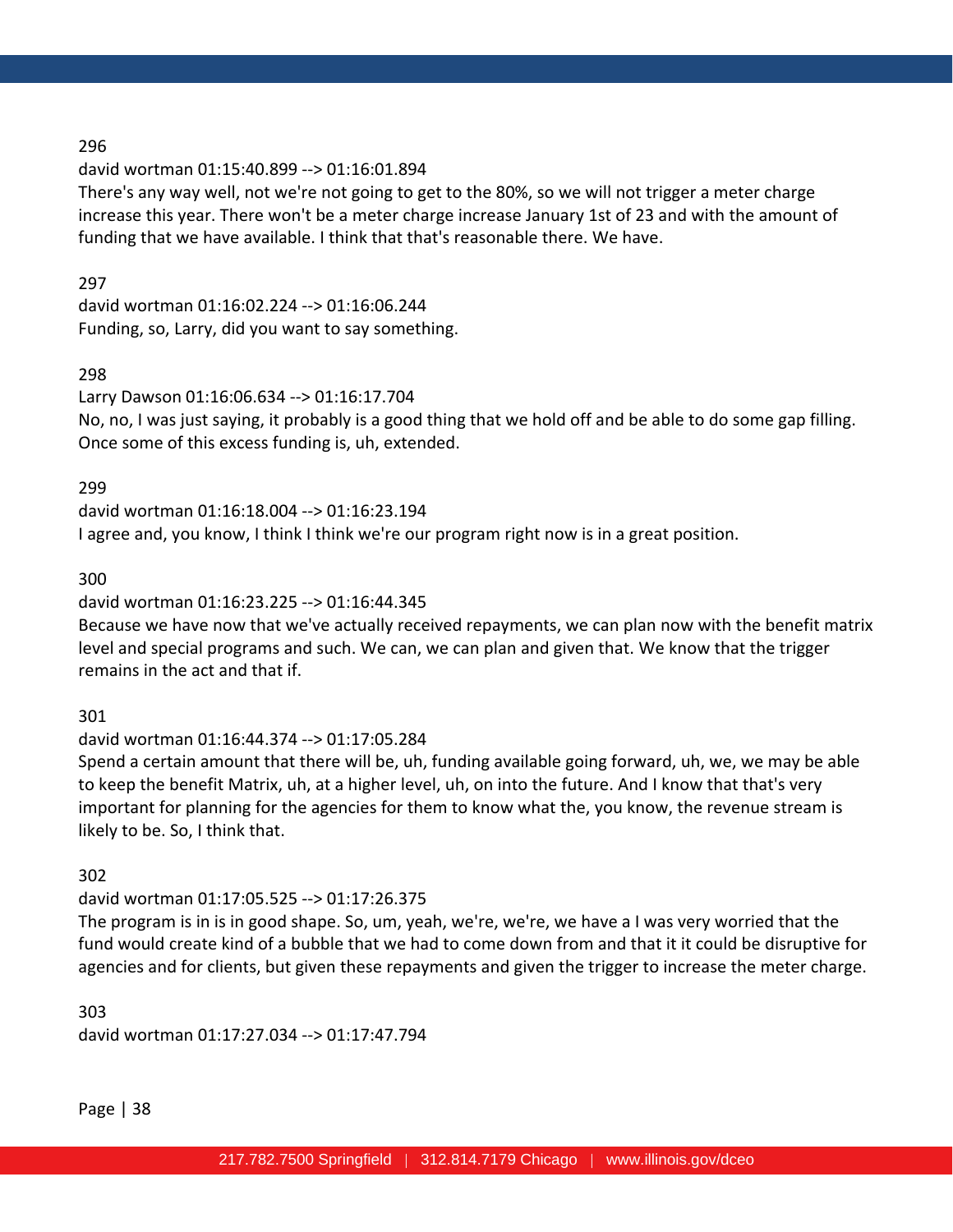In future years, I think that we're in a position that we can continue this way, uh, indefinitely. So that's good. News. Um, the, the last thing before I open it up and see if anyone else has any comments, um, I, I do want to say this and this is kind of springing and and this is.

### 304

#### david wortman 01:17:47.799 --> 01:18:08.944

The process, but I do want to say that are working with utilities is extremely important and our communication with utilities is what makes these programs run. And if there is a danger to our communication with utilities, somehow affecting how our programs run.

### 305

### david wortman 01:18:08.950 --> 01:18:29.885

Could be very detrimental to the functioning of our program. So I'm going I haven't we're in the process of doing this ity system rewrite and that causes coordination with utilities and it is of most important for the state.

#### 306

### david wortman 01:18:30.124 --> 01:18:51.154

And the utilities to be on the same page, so, for the utility, uh, reps that are on here today, uh, we have to figure this out. We have to be on the same page. So that if we do this, uh, system rewrite, we have the communication that we need. Uh, you know, we're talking about hundreds of millions of dollars that goes from, uh.

### 307

### david wortman 01:18:51.335 --> 01:19:12.395

States on behalf of clients to the utilities and that communication is key. We, we have to get on the same page. So we'll be we'll be setting up meetings to talk about that going forward. Is there anything from the audience? Is there any other topics that people would like to bring up?

308 david wortman 01:19:12.424 --> 01:19:13.054 Discussed.

### 309

david wortman 01:19:18.874 --> 01:19:30.484 Okay, hearing none, uh, we'll move on so our meeting schedule the next, uh, scheduled pack meeting is, uh, in April. Larry.

310 Larry Dawson 01:19:32.584 --> 01:19:34.264 Nope, sorry I was just clearing my throat.

### 311